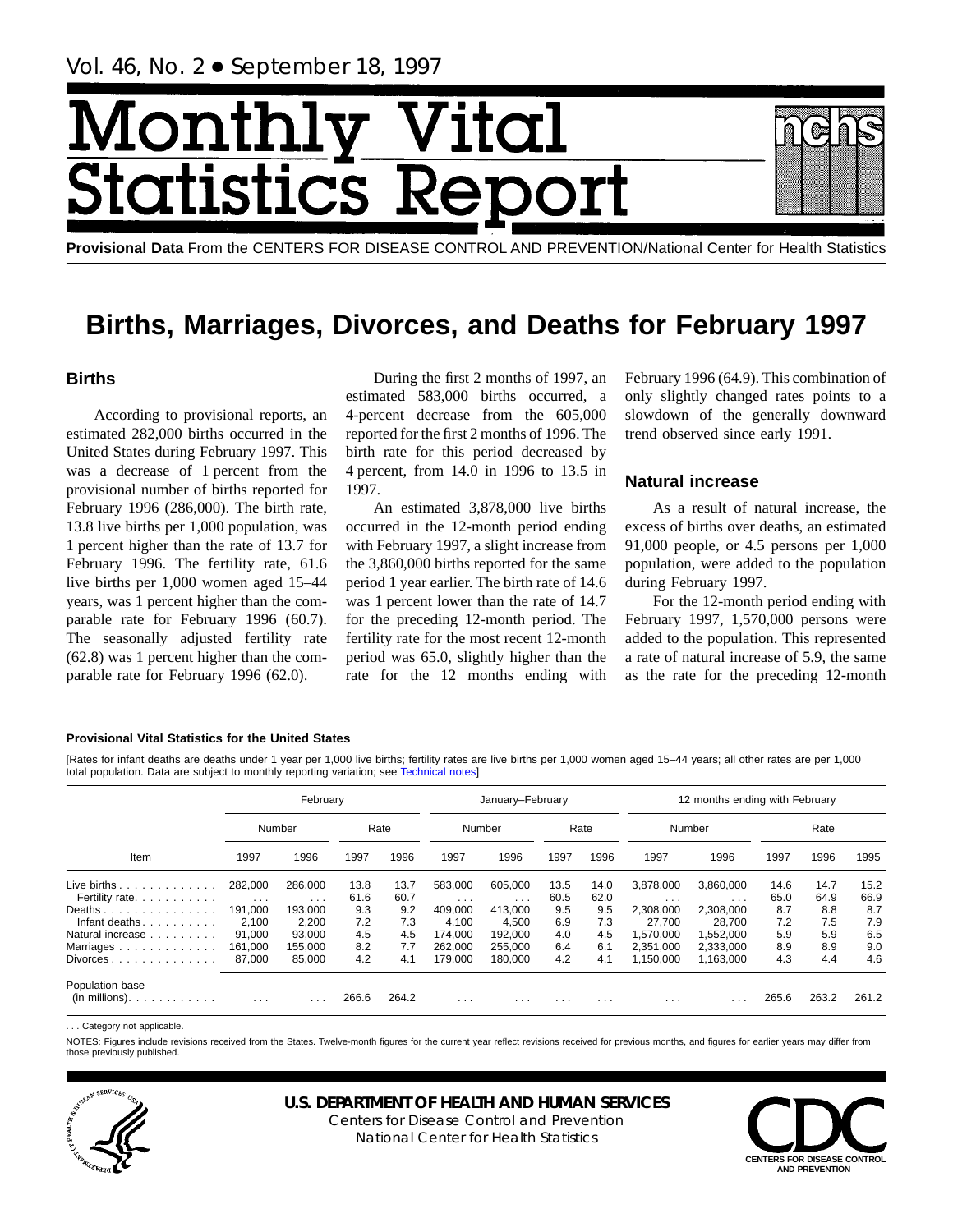period. The stable rate of natural increase was due to similar changes in the birth rate and death rate.

#### **Marriages**

An estimated 161,000 couples married in February 1997, 4 percent more than in February a year earlier (155,000). The marriage rate per 1,000 population for February increased 6 percent, from 7.7 in 1996 to 8.2 in 1997.

The number of marriages performed in the first 2 months of 1997 totaled 262,000, 3 percent more than for the comparable period in 1996 (255,000). The marriage rate for the 2-month period was 5 percent higher in 1997 than in 1996—6.4 compared with 6.1.

Approximately 2,351,000 marriages were performed during the 12-month period ending with February 1997, 1 percent more than the number of marriages performed during the same period a year earlier (2,333,000). The marriage rate for the current 12-month period (8.9) was the same as the rate for the period ending with February 1996.

#### **Divorces**

An estimated 87,000 couples divorced in February 1997, 2 percent more than in February 1996 (85,000). The divorce rate per 1,000 population for February was 2 percent higher in 1997 (4.2) than in 1996 (4.1).

The number of divorces granted in January–February 1997 was 179,000, 1 percent fewer than for the same period in 1996 (180,000). Despite the drop in the number, the divorce rate for the 2-month period rose 2 percent between 1996 and 1997—from 4.1 to 4.2.

Approximately 1,150,000 couples divorced during the 12-month period ending with February 1997, a 1-percent decline compared with the number for the comparable period ending with February 1996 (1,163,000). The drop in the number contributed to a 2-percent drop in the divorce rate—from 4.4 for the 12-month period ending with February 1996 to 4.3 for the current period.

#### **Deaths**

For February 1997 there were an estimated 191,000 deaths in the United States. The death rate was 9.3 deaths per







**Provisional seasonally adjusted fertility rates per 1,000 women aged 15–44 years: United States, 1993–97**



**Provisional marriage rates per 1,000 population by month: United States, 1995–97**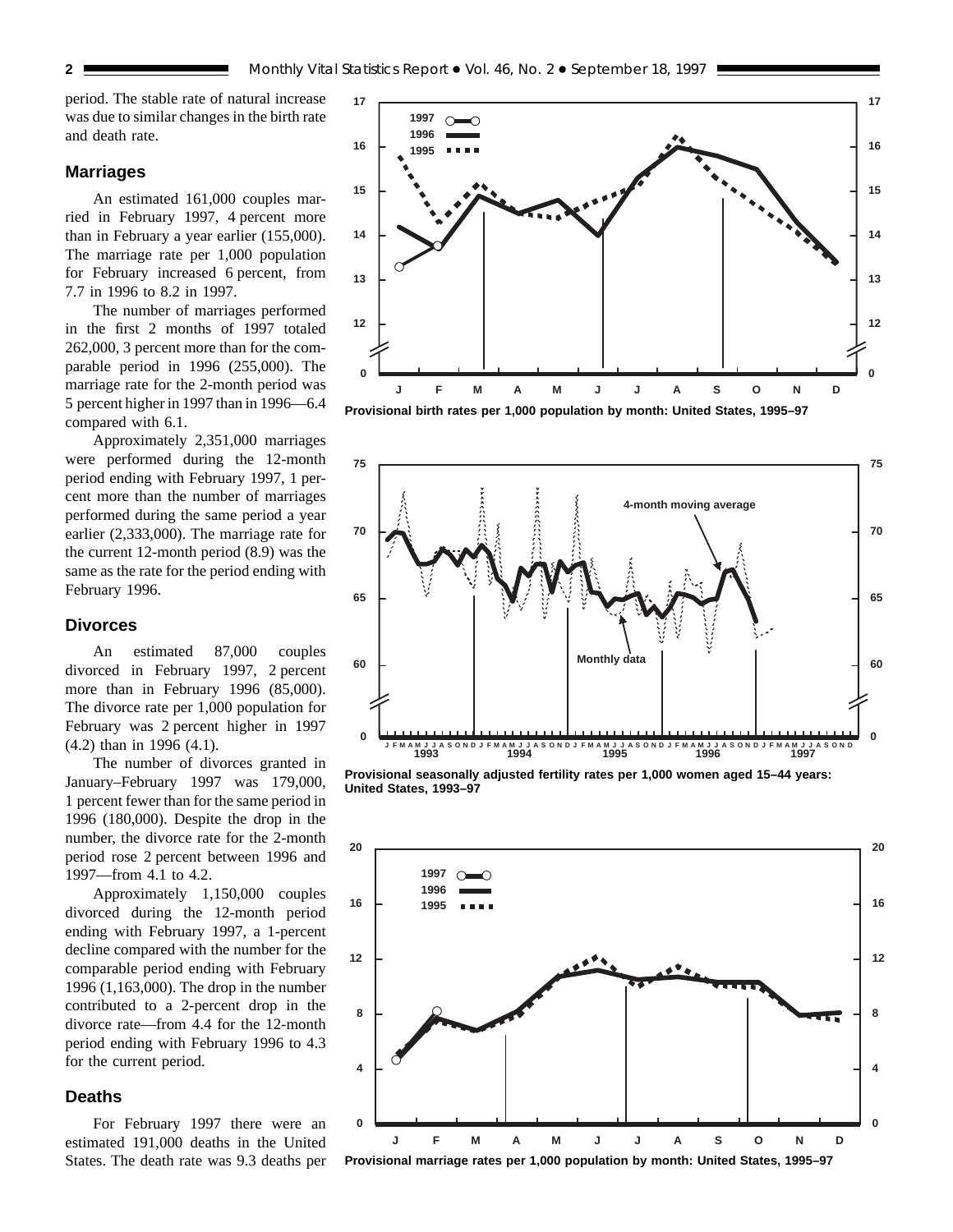1,000 population, 1 percent higher than the rate of 9.2 for February a year earlier. Among the 191,000 deaths for February 1997 were 2,100 deaths at ages under 1 year.

The death rate for the 12 months ending with February 1997 was 8.7 deaths per 1,000 population, 1 percent lower than the rate of 8.8 for the comparable 12-month period a year earlier. The infant mortality rate for the current 12-month period was 7.2 per 1,000 live births, 4 percent lower than the rate of 7.5 for the 12 months ending with February 1996.

*Current Mortality Sample, 12 months ending with January 1997*—The provisional death rate for the 12 months ending with January 1997 was 870.2 per 100,000 population, 1 percent lower than the rate of 878.0 for the 12-month period ending January 1996. The provisional ageadjusted death rate for the 12-month period ending with January 1997 was 490.3 per 100,000 U.S. standard population, 2 percent lower than the rate of 501.3 for the 12-month period ending with January 1996. Age-adjusted death rates control for changes and variations in the age composition of the population; therefore, they are better indicators than crude rates for showing changes in mortality risk over time and for showing differences between race-sex groups within the population. Among the race-sex groups, the estimated age-adjusted death rate decreased for white males, black males, and black females. By age the death rate for the total population decreased for the following age groups: 1–4 years, 25–34 years, 35–44 years, 45–54 years, and 75–84 years of age.

Among the major causes of death, the estimated death rate decreased between the two successive 12-month periods for Diseases of heart, Human immunodeficiency virus infection, and for Homicide and legal intervention. The decrease for Homicide and legal intervention was largely due to the decline in the rate for homicide by firearms.

The infant mortality rate for the 12 months ending with January 1997 was 718.0 per 100,000 live births, 5 percent lower than the rate of 752.5 for the same 12-month period a year earlier. For infants under 28 days of age, the 12-month rate ending January 1997 was 473.6 compared with a rate of 476.9 for the 12-month



**Provisional death rates per 1,000 population by month: United States, 1995–97**



**Provisional infant mortality rates per 1,000 live births by month: United States, 1995–97**



**Provisional birth rates per 1,000 population for successive 12-month periods ending with month indicated: United States, 1993–97**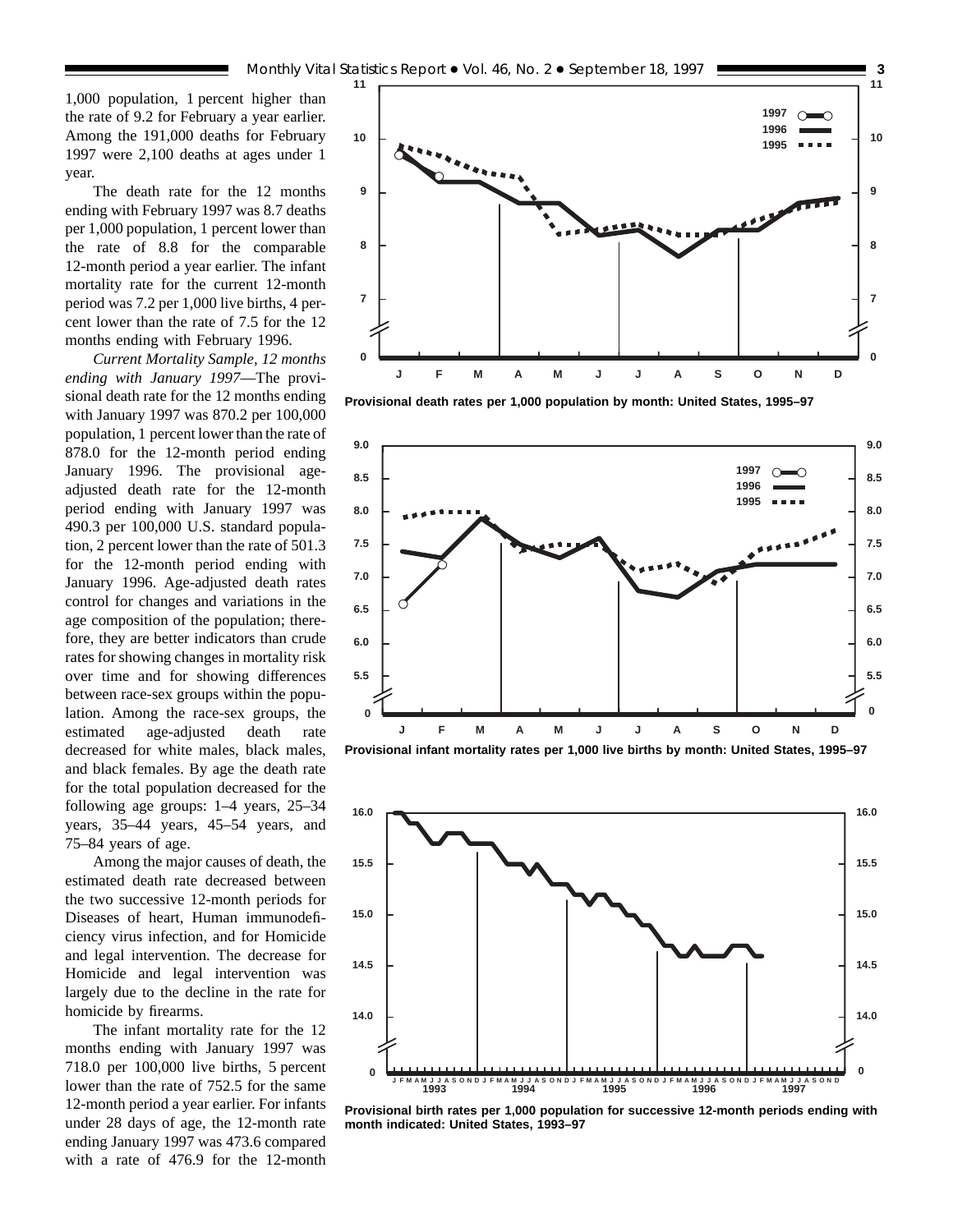period a year earlier. The change in the mortality rate for infants under 28 days of age was not statistically significant. The infant mortality rate for infants aged 28 days–11 months was 244.2, 11 percent lower than the rate of 274.6 for the 12-month period a year earlier. Among causes of infant death, the changes in the infant mortality rates between the two successive 12-month periods were not statistically significant.



**Provisional marriage rates per 1,000 population for successive 12-month periods ending with month indicated: United States, 1993–97**



**Provisional divorce rates per 1,000 population for successive 12-month periods ending with month indicated: United States, 1993–97**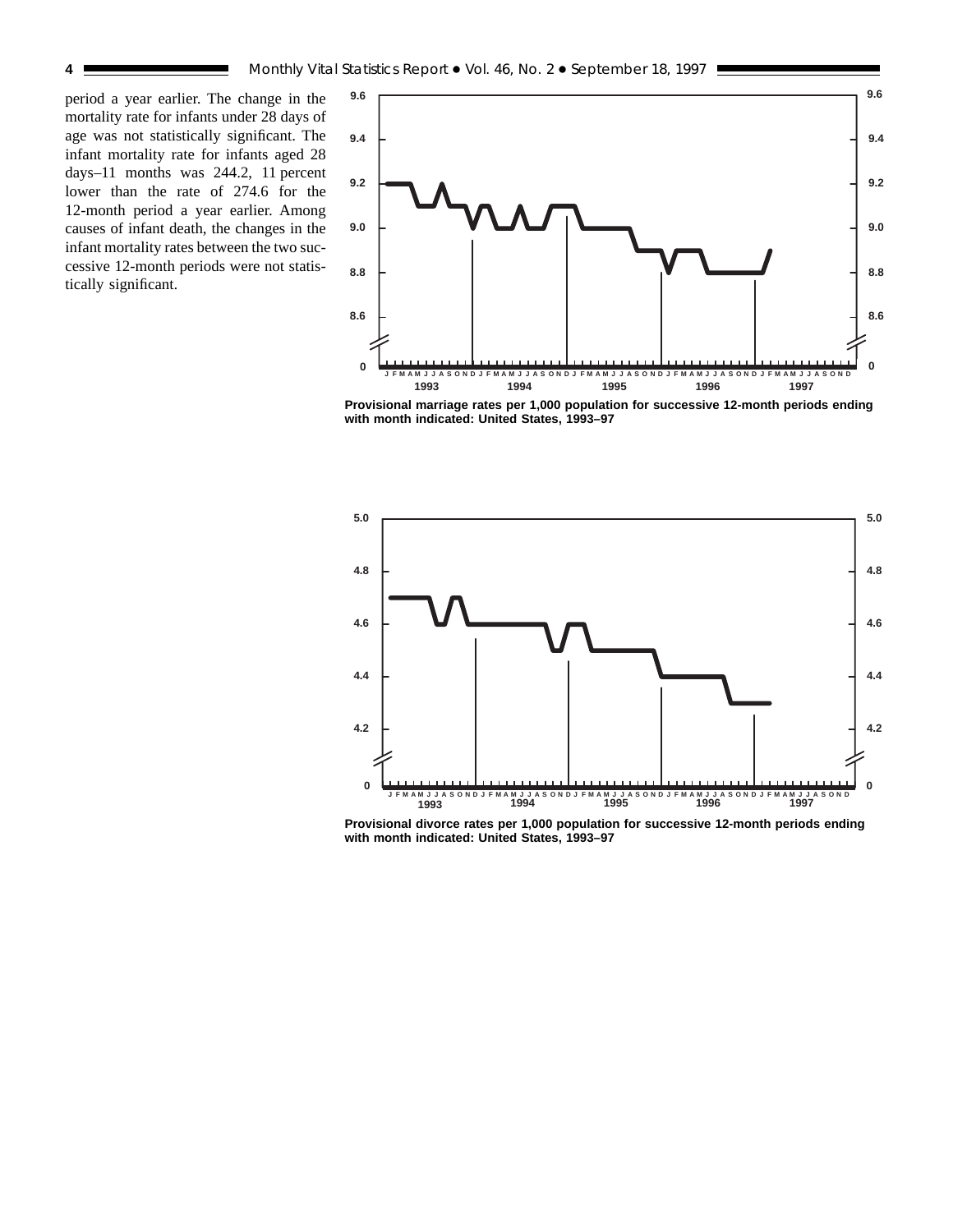

**Provisional death rates per 1,000 population for successive 12-month periods ending with month indicated: United States, 1993–97**



**Provisional infant mortality rates per 1,000 live births for successive 12-month periods ending with month indicated: United States, 1993–97**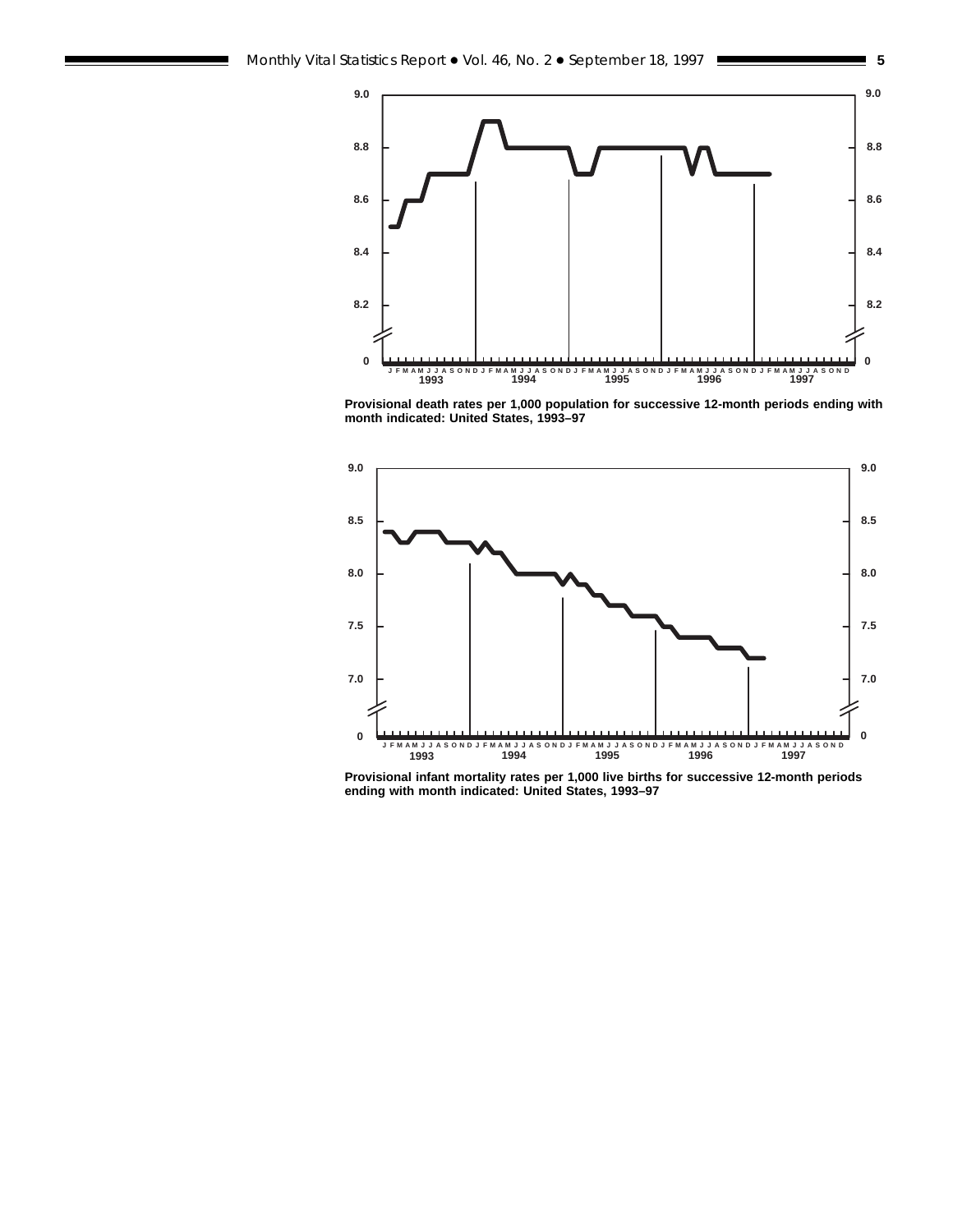#### **Table 1. Provisional number of live births, marriages, divorces, deaths, and infant deaths and rates, by month: United States, January 1996–February 1997**

[Data are provisional and are subject to monthly reporting variation; see [Technical notes\]](#page-16-0)

|                                                                                                   |         |                                 | Live births                              |                                     |         | Marriages                       |         | <b>Divorces</b>                 |         | Deaths                          |        | Infant deaths                    |
|---------------------------------------------------------------------------------------------------|---------|---------------------------------|------------------------------------------|-------------------------------------|---------|---------------------------------|---------|---------------------------------|---------|---------------------------------|--------|----------------------------------|
|                                                                                                   |         |                                 | Rate per 1,000 women<br>aged 15-44 years |                                     |         |                                 |         |                                 |         |                                 |        |                                  |
| Period                                                                                            | Number  | Rate per<br>1,000<br>population | Unadjusted                               | Seasonally<br>adjusted <sup>1</sup> | Number  | Rate per<br>1,000<br>population | Number  | Rate per<br>1,000<br>population | Number  | Rate per<br>1,000<br>population | Number | Rate per<br>1,000<br>live births |
| 1996:                                                                                             |         |                                 |                                          |                                     |         |                                 |         |                                 |         |                                 |        |                                  |
| January $\ldots \ldots \ldots$                                                                    | 318,000 | 14.2                            | 63.2                                     | 66.3                                | 100,000 | 4.6                             | 94,000  | 4.2                             | 220,000 | 9.8                             | 2,400  | 7.4                              |
| February                                                                                          | 286,000 | 13.7                            | 60.7                                     | 62.0                                | 155,000 | 7.7                             | 85,000  | 4.1                             | 193,000 | 9.2                             | 2,200  | 7.3                              |
| March                                                                                             | 334.000 | 14.9                            | 66.3                                     | 67.3                                | 147,000 | 6.8                             | 93,000  | 4.2                             | 206,000 | 9.2                             | 2,600  | 7.9                              |
| April                                                                                             | 314,000 | 14.5                            | 64.3                                     | 65.9                                | 172,000 | 8.2                             | 95,000  | 4.4                             | 192,000 | 8.8                             | 2,300  | 7.5                              |
| May $\ldots$                                                                                      | 332,000 | 14.8                            | 65.7                                     | 66.2                                | 241,000 | 10.7                            | 103,000 | 4.6                             | 198,000 | 8.8                             | 2,400  | 7.3                              |
| June                                                                                              | 304.000 | 14.0                            | 62.2                                     | 61.0                                | 242,000 | 11.2                            | 103,000 | 4.8                             | 179,000 | 8.2                             | 2,300  | 7.6                              |
| July<br>$\begin{array}{cccccccccccccc} . & . & . & . & . & . & . & . & . & . & . & . \end{array}$ | 343.000 | 15.3                            | 67.9                                     | 65.2                                | 235,000 | 10.5                            | 96.000  | 4.3                             | 187.000 | 8.3                             | 2,300  | 6.8                              |
| August $\ldots$ , $\ldots$                                                                        | 360,000 | 16.0                            | 71.3                                     | 67.3                                | 239,000 | 10.7                            | 101,000 | 4.5                             | 176,000 | 7.8                             | 2,200  | 6.7                              |
| September                                                                                         | 345,000 | 15.8                            | 70.6                                     | 66.5                                | 225,000 | 10.3                            | 92,000  | 4.2                             | 182,000 | 8.3                             | 2,400  | 7.1                              |
| October $\ldots$                                                                                  | 348,000 | 15.5                            | 68.9                                     | 69.2                                | 231.000 | 10.3                            | 99,000  | 4.4                             | 188,000 | 8.3                             | 2,500  | 7.2                              |
| November<br>1.1.1.1.1.1                                                                           | 313.000 | 14.3                            | 63.9                                     | 66.0                                | 171,000 | 7.9                             | 94.000  | 4.3                             | 191.000 | 8.8                             | 2,300  | 7.2                              |
| December<br>and a straight                                                                        | 302,000 | 13.4                            | 59.8                                     | 62.1                                | 184,000 | 8.1                             | 94,000  | 4.2                             | 200,000 | 8.9                             | 2,300  | 7.2                              |
| 1997:                                                                                             |         |                                 |                                          |                                     |         |                                 |         |                                 |         |                                 |        |                                  |
| January $\ldots \ldots \ldots$                                                                    | 301,000 | 13.3                            | 59.5                                     | 62.4                                | 101,000 | 4.7                             | 93,000  | 4.1                             | 219,000 | 9.7                             | 2,100  | 6.6                              |
| February<br>and a straight and                                                                    | 282,000 | 13.8                            | 61.6                                     | 62.8                                | 161,000 | 8.2                             | 87,000  | 4.2                             | 191,000 | 9.3                             | 2,100  | 7.2                              |

<sup>1</sup> The method of seasonal adjustment, developed by the U.S. Bureau of the Census, is described in *The X-11 Variant of the Census Method II Seasonal Adjustment Program,* Technical Paper No.<br>15 (1967 revision).

NOTE: Figures include all revisions received from the States and, therefore, may differ from those previously published.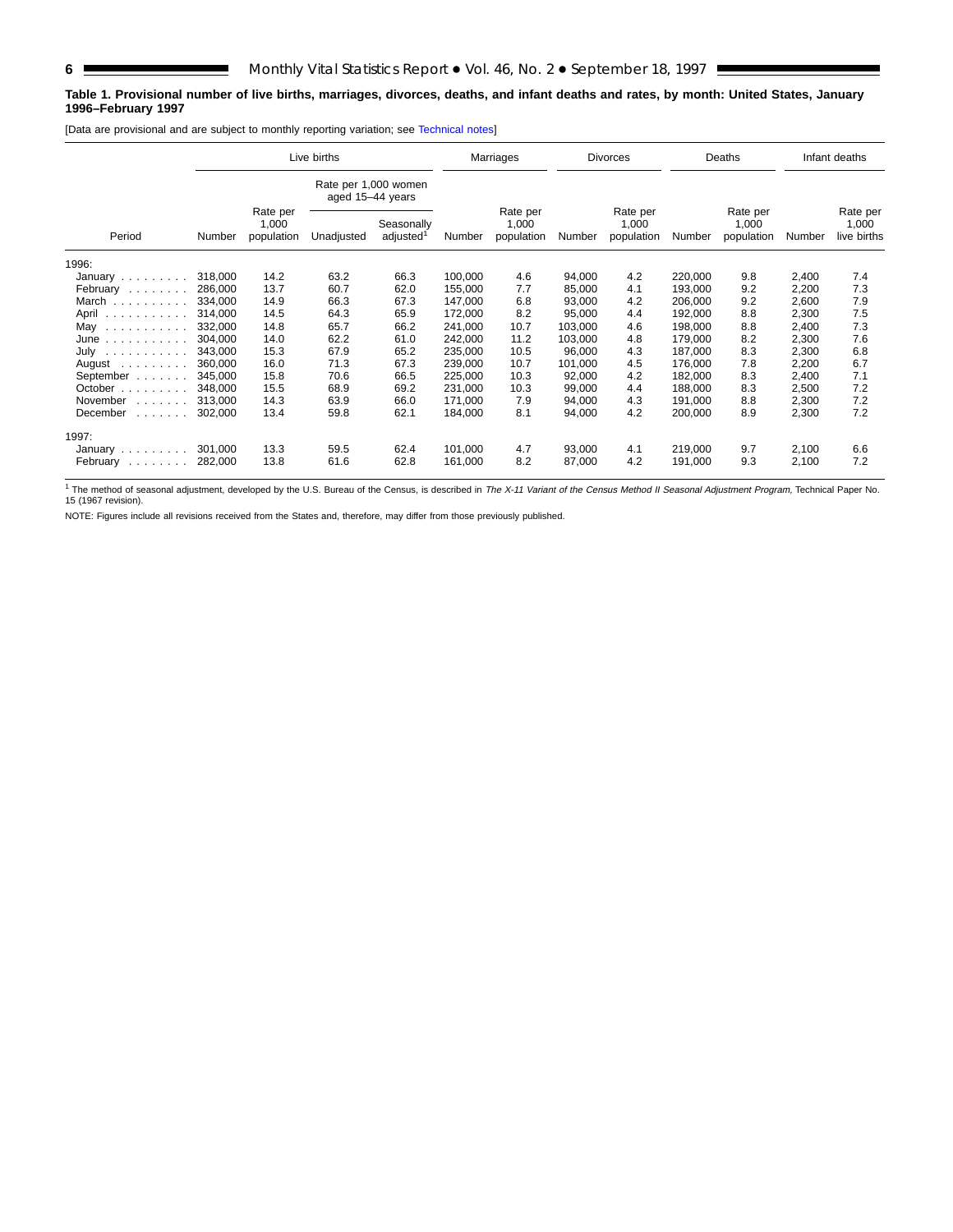## <span id="page-6-0"></span>**Table 2. Provisional number of live births and deaths: Each division and State, February 1996 and 1997, and cumulative figures, 1995–97**

[Data are estimates by State of residence; see [Technical notes\]](#page-16-0)

E

|                                             |        |          | Live births |                  |         |        |          | Deaths |                 |        |
|---------------------------------------------|--------|----------|-------------|------------------|---------|--------|----------|--------|-----------------|--------|
|                                             |        | February |             | January-February |         |        | February |        | Janary-February |        |
| Area                                        | 1997   | 1996     | 1997        | 1996             | 1995    | 1997   | 1996     | 1997   | 1996            | 1995   |
| New England $\ldots$ ,                      | 10,724 | 15,554   | 29,470      | 27,650           | 31,618  | 10,485 | 9,513    | 20,871 | 20,348          | 21,499 |
| Maine. $\ldots$                             | 1,007  | 1,084    | 2,127       | 1,990            | 1,893   | 616    | 1,105    | 1,531  | 2,136           | 1,905  |
| New Hampshire                               | 915    | 623      | 2,315       | 1,687            | 2,264   | 809    | 799      | 1,852  | 1,511           | 1,692  |
| Vermont $\dots\dots\dots\dots\dots\dots$    | 504    | 574      | 1,033       | 1,049            | 1,131   | 471    | 530      | 1,002  | 935             | 995    |
| Massachusetts                               | 5,236  | 9,417    | 17,309      | 15,329           | 15,664  | 5,300  | 4,075    | 9,740  | 9,479           | 10,352 |
| Rhode Island                                | 909    | 1,041    | 1,743       | 1,842            | 1,657   | 838    | 764      | 1,826  | 1,594           | 1,687  |
| Connecticut                                 | 2,153  | 2,815    | 4,943       | 5,753            | 9,009   | 2,451  | 2,240    | 4,920  | 4,693           | 4,868  |
| Middle Atlantic.                            | 43,147 | 30,272   | 80,012      | 76,641           | 77,813  | 29,755 | 28,804   | 67,736 | 66,104          | 68,865 |
| New York                                    | 22,112 | 14,519   | 40,809      | 42,995           | 36,293  | 13,143 | 12,331   | 31,705 | 29,904          | 31,698 |
|                                             | 7,399  | 4,636    | 13,777      | 8,795            | 15,731  | 5,927  | 5,941    | 12,764 | 12,792          | 13,378 |
| Pennsylvania                                | 13,636 | 11,117   | 25,426      | 24,851           | 25,789  | 10,685 | 10,532   | 23,267 | 23,408          | 23,789 |
| East North Central                          | 46,043 | 52,353   | 90,809      | 101,450          | 97,163  | 31,638 | 32,780   | 69,352 | 70,244          | 68,291 |
| Ohio                                        | 11,868 | 12,377   | 22,024      | 24,367           | 23,732  | 8,931  | 8,011    | 19,604 | 18,049          | 18,171 |
| Indiana                                     | 6,430  | 7,189    | 10,718      | 13,394           | 12,742  | 4,332  | 5,391    | 8,213  | 10,012          | 8,579  |
| Illinois                                    | 13,280 | 14,259   | 26,395      | 29,432           | 29,171  | 8,125  | 8,720    | 17,651 | 18,618          | 19,346 |
| Michigan                                    | 9,674  | 12,843   | 21,066      | 23,542           | 21,101  | 6,452  | 6,734    | 15,219 | 15,014          | 14,405 |
| Wisconsin                                   | 4,791  | 5,685    | 10,606      | 10,715           | 10,417  | 3,798  | 3,924    | 8,665  | 8,551           | 7,790  |
| West North Central.                         | 20,032 | 19,242   | 41,618      | 40,361           | 41,989  | 14,984 | 14,313   | 32,850 | 29,447          | 29,963 |
| Minnesota                                   | 4,811  | 4,919    | 10,155      | 10,029           | 9,571   | 3,037  | 2,832    | 7,018  | 6,594           | 6,592  |
| $lowa$                                      | 2,740  | 2,632    | 5,955       | 4,231            | 5,326   | 2,787  | 2,599    | 5,427  | 4,389           | 3,963  |
| Missouri                                    | 5,989  | 5,603    | 12,895      | 12,810           | 13,464  | 4,824  | 4,443    | 10,068 | 9,289           | 10,435 |
| North Dakota                                | 647    | 651      | 1,327       | 1,298            | 1,405   | 505    | 496      | 1,216  | 989             | 1,107  |
| South Dakota                                | 795    | 689      | 1,670       | 1,215            | 1,497   | 563    | 565      | 1,413  | 901             | 1,138  |
| Nebraska                                    | 1,833  | 2,110    | 3,460       | 3,946            | 3,770   | 1,287  | 1,352    | 2,832  | 2,691           | 2,691  |
| Kansas                                      | 3,217  | 2,638    | 6,156       | 6,832            | 6,956   | 1,981  | 2,026    | 4,876  | 4,594           | 4,037  |
| South Atlantic                              | 51,238 | 54,102   | 104,773     | 106,403          | 114,155 | 37,004 | 38,720   | 80,693 | 83,544          | 80,818 |
| Delaware                                    | 690    | 795      | 1,501       | 1,690            | 1,643   | 553    | 505      | 1,153  | 1,155           | 1,063  |
| Maryland.                                   | 5,751  | 5,811    | 8,812       | 11,747           | 12,238  | 3,501  | 3,203    | 6,169  | 7,335           | 6,980  |
| District of Columbia                        | 582    | 665      | 1,263       | 1,365            | 1,460   | 483    | 500      | 1,066  | 1,102           | 1,123  |
| Virginia.                                   | 6,073  | 6,610    | 11,307      | 11,621           | 17,690  | 4,299  | 4,348    | 9,190  | 9,162           | 9,823  |
| West Virginia                               | 1,330  | 1,390    | 2,613       | 3,254            | 3,344   | 2,124  | 863      | 4,140  | 2,784           | 3,290  |
| North Carolina                              | 8,455  | 8,889    | 18,123      | 17,021           | 17,547  | 5,455  | 6,694    | 12,431 | 12,367          | 11,837 |
| South Carolina                              | 3,897  | 5,152    | 8,884       | 9,412            | 8,403   | 2,804  | 2,869    | 5,474  | 6,897           | 5,848  |
| Georgia                                     | 8,964  | 10,254   | 20,128      | 20,641           | 20,690  | 5,347  | 5,319    | 11,490 | 11,797          | 11,055 |
| Florida                                     | 15,496 | 14,536   | 32,142      | 29,652           | 31,140  | 12,438 | 14,419   | 29,580 | 30,945          | 29,799 |
| East South Central.                         | 15,919 | 14,697   | 34,068      | 32,550           | 36,976  | 12,700 | 12,764   | 28,873 | 27,356          | 29,609 |
| Kentucky.                                   | 4,139  | 4,125    | 8,782       | 8,820            | 7,685   | 3,192  | 3,168    | 7,516  | 7,206           | 7,732  |
| Tennessee                                   | 4,832  | 3,216    | 10,650      | 7,655            | 12,329  | 3,496  | 3,653    | 8,599  | 7,026           | 9,293  |
| Alabama                                     | 4,532  | 4,431    | 9,856       | 10,210           | 9,740   | 3,728  | 3,488    | 8,000  | 7,953           | 7,904  |
|                                             | 2,416  | 2,925    | 4,780       | 5,865            | 7,222   | 2,284  | 2,455    | 4,758  | 5,171           | 4,680  |
| West South Central                          | 34,060 | 35,678   | 62,146      | 68,540           | 92,838  | 19,121 | 19,794   | 34,152 | 40,894          | 43,604 |
| Arkansas                                    | 2,583  | 2,752    | 5,286       | 5,637            | 5,467   | 2,250  | 2,477    | 4,541  | 4,790           | 4,047  |
| Louisiana $\ldots \ldots \ldots \ldots$     | 4,326  | 4,802    | 10,243      | 11,670           | 13,339  | 3,407  | 3,400    | 6,832  | 7,640           | 7,448  |
| Oklahoma                                    | 3,628  | 3,277    | 6,535       | 7,970            | 7,060   | 2,502  | 2,833    | 6,000  | 6,156           | 5,632  |
| $Texas1$                                    | 23,523 | 24,847   | 40,082      | 43,263           | 66,972  | 10,962 | 11,084   | 16,779 | 22,308          | 26,477 |
| Mountain                                    | 19.384 | 19,437   | 38,286      | 41,956           | 38,807  | 9.709  | 10,375   | 20,698 | 21,308          | 17,814 |
| Montana                                     | 800    | 859      | 1,448       | 1,708            | 1,764   | 635    | 664      | 1,321  | 1,388           | 1,339  |
| $Idaho$                                     | 1,309  | 1,504    | 2,844       | 3,196            | 2,565   | 668    | 670      | 1,651  | 1,513           | 1,400  |
| Wyoming $\ldots \ldots \ldots \ldots$       | 570    | 420      | 964         | 927              | 1,130   | 272    | 263      | 602    | 569             | 675    |
| Colorado                                    | 2,491  | 4,003    | 6,016       | 8,242            | 8,222   | 2,324  | 2,057    | 4,735  | 4,693           | 3,738  |
| New Mexico.                                 | 2,516  | 2,277    | 4,369       | 4,606            | 4,637   | 901    | 1,094    | 2,598  | 2,301           | 1,968  |
| Arizona.                                    | 7,122  | 6,512    | 12,038      | 15,044           | 11,692  | 2,769  | 3,269    | 5,230  | 6,319           | 4,943  |
| Utah                                        | 3,712  | 3,075    | 7,292       | 5,668            | 5,813   | 1,033  | 1,024    | 2,221  | 1,980           | 1,754  |
| Nevada                                      | 864    | 787      | 3,315       | 2,565            | 2,984   | 1,107  | 1,334    | 2,340  | 2,545           | 1,997  |
| Pacific.                                    | 44,136 | 46,655   | 100,289     | 105,980          | 106,609 | 25,501 | 25.742   | 54.176 | 53,619          | 53,020 |
| Washington                                  | 5,548  | 5,249    | 12,091      | 11,563           | 11,999  | 5,232  | 2,603    | 9,506  | 6,784           | 6,314  |
| $O$ regon. $\ldots$ . $\ldots$ . $\ldots$ . | 3,347  | 3,276    | 8,146       | 7,989            | 7,147   | 1,992  | 2,483    | 5,460  | 5,499           | 5,263  |
| $California1$                               | 33,195 | 35,805   | 76,063      | 81,767           | 82,989  | 17,457 | 19,791   | 37,535 | 39,603          | 39,800 |
| Alaska                                      | 776    | 745      | 1,461       | 1,496            | 1,717   | 138    | 202      | 296    | 359             | 317    |
| Hawaii                                      | 1,270  | 1,580    | 2,528       | 3,165            | 2,757   | 682    | 663      | 1,379  | 1,374           | 1,326  |
| Puerto Rico <sup>2</sup> .                  | 4,814  | 4,770    | 12,394      | 10,428           | 9,747   | 2,932  | 2,246    | 5,028  | 4,556           | 5,148  |
|                                             |        |          |             |                  |         |        |          |        |                 |        |

<sup>1</sup>Figures include adjustments for varying lengths of reporting periods; see [Technical notes.](#page-16-0)

2Data for Puerto Rico are not included in U.S. total figures.

NOTES: Figures include all revisions received from the States. Cumulative figures for the current year reflect revisions received for previous months, and figures for earlier years may differ from those previously published.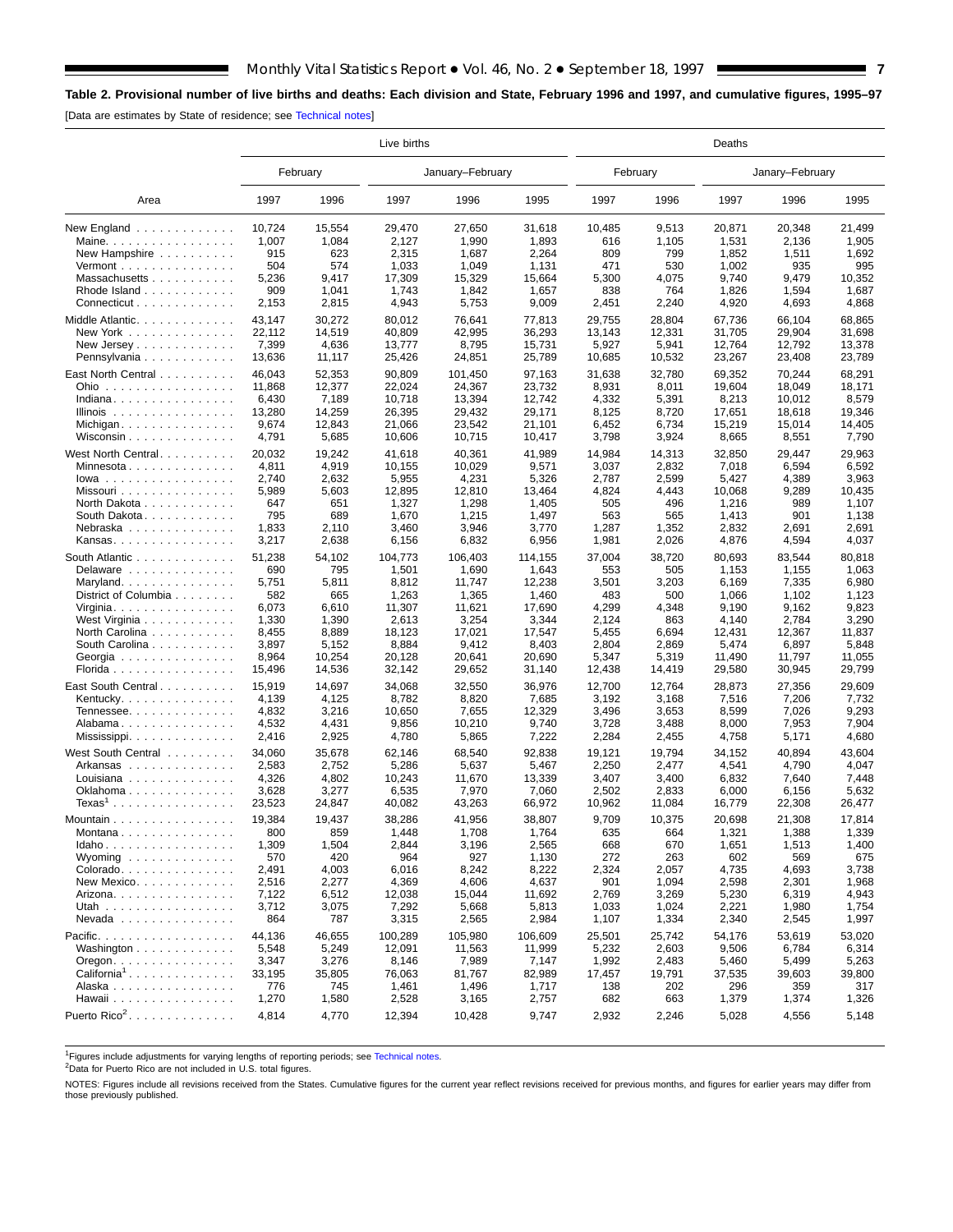#### **Table 3. Provisional number of marriages and divorces: Each division and State, February 1996 and 1997, and cumulative figures, 1995–97**

[By State of occurrence. Number of events reported; see [Technical notes. D](#page-16-0)ivorces include reported annulments]

|                                                          |                               |                | Marriages                     |                  |                  |                             |                      | <b>Divorces</b>      |                               |                               |
|----------------------------------------------------------|-------------------------------|----------------|-------------------------------|------------------|------------------|-----------------------------|----------------------|----------------------|-------------------------------|-------------------------------|
|                                                          | February                      |                |                               | January-February |                  | February                    |                      |                      | January-February              |                               |
| Area                                                     | 1997                          | 1996           | 1997                          | 1996             | 1995             | 1997                        | 1996                 | 1997                 | 1996                          | 1995                          |
| New England                                              | 4,276                         | 3,785          | 8,421                         | 7,675            | 8,793            | 2,203                       | 2,137                | 6,143                | 6,009                         | 5,308                         |
| Maine.                                                   | 535                           | 351            | 843                           | 945              | 648              | 200                         | 548                  | 461                  | 698                           | 662                           |
| New Hampshire                                            | 417                           | 332            | 1,142                         | 870              | 820              | 472                         | 315                  | 1,030                | 735                           | 769                           |
| Vermont $\dots\dots\dots\dots\dots\dots$                 | 197                           | 322            | 603                           | 545              | 629              | 131                         | 239                  | 589                  | 541                           | 753                           |
| Massachusetts                                            | 1,698                         | 1,665          | 3,532                         | 3,493            | 4,717            | 400                         |                      | 1,900                | 1,828                         | 1,207                         |
| Rhode Island                                             | 419                           | 333            | 684                           | 555              | 504              | 231                         | 214                  | 506                  | 474                           | 572                           |
| Connecticut                                              | 1,010                         | 782            | 1,617                         | 1,267            | 1,475            | 769                         | 821                  | 1,657                | 1,733                         | 1,345                         |
| Middle Atlantic.                                         | 18,177                        | 11,430         | 38,450                        | 21,170           | 24,816           | 6,755                       | 5,767                | 19,347               | 19,362                        | 16,581                        |
| New York <sup>1</sup> .                                  | 11,139                        | 7,066          | 28,150                        | 12,967           | 14,876           | 1,698                       | 1,290                | 8,973                | 10,232                        | 6,616                         |
| New Jersey                                               | 2,791                         | 2,093          | 4,603                         | 3,475            | 4,011            | 2,027                       | 1,823                | 4,348                | 3,818                         | 3,893                         |
| Pennsylvania                                             | 4,247                         | 2,271          | 5,697                         | 4,728            | 5,929            | 3,030                       | 2,654                | 6,026                | 5,312                         | 6,072                         |
|                                                          | 19,427                        | 18,214         | 33,231                        | 29,100           |                  | 211,906                     | <sup>2</sup> 12,323  | 222,173              | 221,363                       | 224,455                       |
| East North Central<br>Ohio                               | 5,256                         | 4,451          | 8,859                         | 6,537            | 33,918<br>10,388 | 3,689                       | 3,852                | 7,022                | 5,937                         | 8,065                         |
| Indiana                                                  | 2,217                         | 2,653          | 4,259                         | 4,387            | 5,024            | $\sim$ $\sim$ $\sim$        | .                    | .                    | $\sim$ $\sim$ $\sim$          | $  -$                         |
| Illinois $\ldots \ldots \ldots \ldots$                   | 6,133                         | 4,910          | 10,768                        | 8,448            | 8,753            | 2,713                       | 2,678                | 5,751                | 5,314                         | 6,206                         |
|                                                          | 4,247                         | 4,803          | 6,006                         | 6,511            | 6,589            | 3,945                       | 4,220                | 6,445                | 7,140                         | 7,251                         |
| Michigan<br>Wisconsin $\ldots \ldots \ldots \ldots$      | 1,574                         | 1,397          | 3,339                         | 3,217            | 3,164            | 1,559                       | 1,573                | 2,955                | 2,972                         | 2,933                         |
|                                                          |                               |                |                               |                  |                  |                             |                      |                      |                               |                               |
| West North Central.                                      | 8,504                         | 8,201          | 16,046                        | 15,895           | 17,090           | 5,760                       | 5,834                | 11,372               | 12,326                        | 12,357                        |
| Minnesota                                                | 1,524                         | 1,472          | 2,728                         | 2,793            | 2,667            | 1,112                       | 1,056                | 2,138                | 2,231                         | 2,279                         |
| $lowa$                                                   | 1,098                         | 1,081          | 2,406                         | 1,575            | 2,310            | 756                         | 836                  | 1,649                | 1,496                         | 2,001                         |
| Missouri                                                 | 2,879                         | 2,677          | 5,536                         | 6,708            | 6,636            | 2,080                       | 2,076                | 3,854                | 4,250                         | 4,793                         |
| North Dakota                                             | 167                           | 212            | 489                           | 466              | 389              | 167                         | 164                  | 321                  | 357                           | 318                           |
| South Dakota                                             | 369                           | 334            | 683                           | 558              | 791              | 213                         | 218                  | 452                  | 442                           | 464                           |
| Nebraska                                                 | 714                           | 613            | 1,289                         | 1,124            | 1,183            | 427                         | 446                  | 1,007                | 991                           | 1,056                         |
| Kansas                                                   | 1,753                         | 1,812          | 2,915                         | 2,671            | 3,114            | 1,005                       | 1,038                | 1,951                | 2,559                         | 1,446                         |
| South Atlantic                                           | <sup>2</sup> 28,481           | 28,932         | 255,876                       | 56,982           | 55,785           | 17,598                      | 15,694               | 34,086               | 29,803                        | 35,221                        |
| Delaware                                                 | 312                           | 277            | 530                           | 485              | 443              | 353                         | 302                  | 526                  | 554                           | 696                           |
| Maryland                                                 | 2,351                         | 2,042          | 3,924                         | 4,270            | 4,542            | 946                         | 839                  | 1,714                | 1,733                         | 2,372                         |
| District of Columbia                                     | $- - -$                       | 105            | $\sim$ $\sim$ $\sim$          | 203              | 84               | 131                         | 77                   | 243                  | 154                           | 148                           |
| Virginia. $\ldots$ .                                     | 4,424                         | 3,987          | 7,515                         | 6,216            | 7,981            | 2,052                       | 1,912                | 3,994                | 3,541                         | 4,338                         |
| West Virginia                                            | 376                           | 521            | 950                           | 1,166            | 1,058            | 881                         | 528                  | 1,423                | 899                           | 1,142                         |
| North Carolina                                           | 4,083                         | 3,254          | 7,118                         | 7,710            | 6,847            | 2,276                       | 2,668                | 5,022                | 4,938                         | 5,206                         |
| South Carolina                                           | 3,042                         | 3,243          | 4,976                         | 5,749            | 5,573            | 1,176                       | 1,277                | 2,294                | 2,472                         | 2,206                         |
| Georgia                                                  | 1,780                         | 3,385          | 5,730                         | 8,650            | 8,228            | 3,278                       | 3,088                | 6,362                | 5,503                         | 5,683                         |
| Florida                                                  | 12,113                        | 12,118         | 25,133                        | 22,533           | 21,029           | 6,505                       | 5,003                | 12,508               | 10,009                        | 13,430                        |
| East South Central                                       | 13,921                        | 11,453         | 23,164                        | 24,522           | 28,014           | 5,801                       | 7,948                | 13,052               | 16,804                        | 16,397                        |
| Kentucky. $\ldots$ .                                     | 3,378                         | 2,617          | 6,852                         | 5,147            | 6,951            | 1,278                       | 1,722                | 3,433                | 3,590                         | 4,086                         |
| Tennessee                                                | 4,967                         | 5,044          | 5,217                         | 10,844           | 12,702           | 2,074                       | 3,385                | 3,750                | 6,644                         | 5,895                         |
| Alabama                                                  | 4,091                         | 2,465          | 7,496                         | 5,747            | 5,838            | 2,074                       | 1,698                | 3,696                | 3,840                         | 4,309                         |
|                                                          | 1,485                         | 1,327          | 3,599                         | 2,784            | 2,523            | 375                         | 1,143                | 2,173                | 2,730                         | 2,107                         |
|                                                          |                               |                |                               |                  |                  |                             |                      |                      |                               |                               |
| West South Central                                       | 217,547                       | 22,109         | <sup>2</sup> 25,998           | 38,057           | 46,012           | 212,706                     | 29,663               | 214,428              | 221,384                       | <sup>2</sup> 22,480           |
| Arkansas                                                 | 1,500<br>$\sim$ $\sim$ $\sim$ | 1,323          | 2,000<br>$\sim$ $\sim$ $\sim$ | 2,906            | 3,607            | 900<br>$\sim$ $\sim$ $\sim$ | 653<br>.             | 1,200<br>.           | 1,350<br>$\sim$ $\sim$ $\sim$ | 1,743<br>$\sim$ $\sim$ $\sim$ |
| Louisiana                                                | 2,096                         | 2,053<br>1,910 | 3,637                         | 5,523<br>3,394   | 5,560<br>3,430   |                             |                      | 2,797                | 3,219                         | 3,559                         |
| Oklahoma<br>Texas $3 \ldots \ldots \ldots \ldots \ldots$ | 13,951                        | 16,823         | 20,361                        | 26,234           | 33,415           | 1,456<br>10,350             | 1,606<br>7,404       | 10,431               | 16,815                        | 17,178                        |
|                                                          |                               |                |                               |                  |                  |                             |                      |                      |                               |                               |
| Mountain                                                 | 29,072                        | 20,497         | <sup>2</sup> 18,364           | 41,125           | 36,356           | 24,734                      | 25.995               | 29.634               | 211,916                       | 211,123                       |
| Montana                                                  | 348                           | 312            | 579                           | 698              | 544              | 276                         | 360                  | 531                  | 695                           | 567                           |
| $Idaho \ldots  \ldots $                                  | 787                           | 984            | 2,018                         | 2,086            | 2,143            | 581                         | 451                  | 1,213                | 1,109                         | 1,110                         |
| Wyoming $\ldots \ldots \ldots \ldots$                    | 426                           | 388            | 635                           | 527              | 570              | 301                         | 263                  | 505                  | 466                           | 526                           |
| Colorado.                                                | 2,175                         | 2,219          | 3,807                         | 3,948            | 3,784            | $\sim$ $\sim$ $\sim$        | $\sim$ $\sim$ $\sim$ | $\sim$ $\sim$ $\sim$ | $\sim$ $\sim$ $\sim$          | $\sim$ $\sim$ $\sim$          |
| New Mexico <sup>4,5</sup>                                | 1,303                         | 1,452          | 2,313                         | 2,474            | 1,742            | 789                         | 896                  | 1,568                | 1,947                         | 1,574                         |
| $Arizona1$                                               | 3,034                         | 2,992          | 6,717                         | 6,310            | 5,192            | 2,168                       | 1,981                | 4,387                | 4,002                         | 3,987                         |
| Utah                                                     | 999                           | 1,661          | 2,295                         | 3,036            | 2,872            | 619                         | 866                  | 1,430                | 1,402                         | 1,440                         |
| Nevada                                                   | $\sim$ $\sim$ $\sim$          | 10,489         | $\sim$ $\sim$ $\sim$          | 22,046           | 19,509           | $\sim$ $\sim$ $\sim$        | 1,178                | - - -                | 2,295                         | 1,919                         |
| Pacific.                                                 | 23,797                        | 24,070         | 39,329                        | 43,331           | 34,033           | ${}^{2}3,474$               | 24,645               | 27,767               | 28,950                        | <sup>2</sup> 8,945            |
| Washington                                               | 2,143                         | 2,318          | 4,987                         | 4,636            | 5,542            | 2,038                       | 2,725                | 4,358                | 5,450                         | 5,062                         |
| $O$ regon. $\ldots$ . $\ldots$ . $\ldots$ .              | 876                           | 1,322          | 2,869                         | 2,658            | 3,111            | 716                         | 1,359                | 2,247                | 2,448                         | 2,563                         |
| California                                               | 18,851                        | 18,619         | 28,048                        | 32,649           | 21,956           | $\sim$ $\sim$ $\sim$        | $- - -$              | $\sim$ $\sim$ $\sim$ | $\sim$ $\sim$ $\sim$          | $\sim$ $\sim$ $\sim$          |
| Alaska                                                   | 303                           | 295            | 585                           | 649              | 708              | 254                         | 150                  | 475                  | 344                           | 499                           |
| Hawaii                                                   | 1,624                         | 1,516          | 2,840                         | 2,739            | 2,716            | 466                         | 411                  | 687                  | 708                           | 821                           |
| Puerto Rico <sup>6</sup> .                               | 2,587                         | 2,330          | 4,667                         | 4,661            | 4,715            | $\sim$ $\sim$ $\sim$        | $\sim$ $\sim$ $\sim$ | $\sim$ $\sim$ $\sim$ | $\sim$ $\sim$ $\sim$          | $\sim$ $\sim$ $\sim$          |
|                                                          |                               |                |                               |                  |                  |                             |                      |                      |                               |                               |

– Quantity zero.

- - - Data not available.

<sup>1</sup>Figures for marriages are marriage licenses issued for some counties.

2Excludes figures for State(s) shown below as not available.

<sup>3</sup>Figures include adjustments for varying lengths of reporting periods; see [Technical notes.](#page-16-0)

4Figures for marriages are marriage licenses issued.

5Figures for divorces include estimates for some counties.

<sup>6</sup>Data for Puerto Rico are not included in U.S. total figures.

NOTES: Figures include all revisions received from the States. Cumulative figures for the current year reflect revisions received for previous months, and figures for earlier years may differ from those previously published.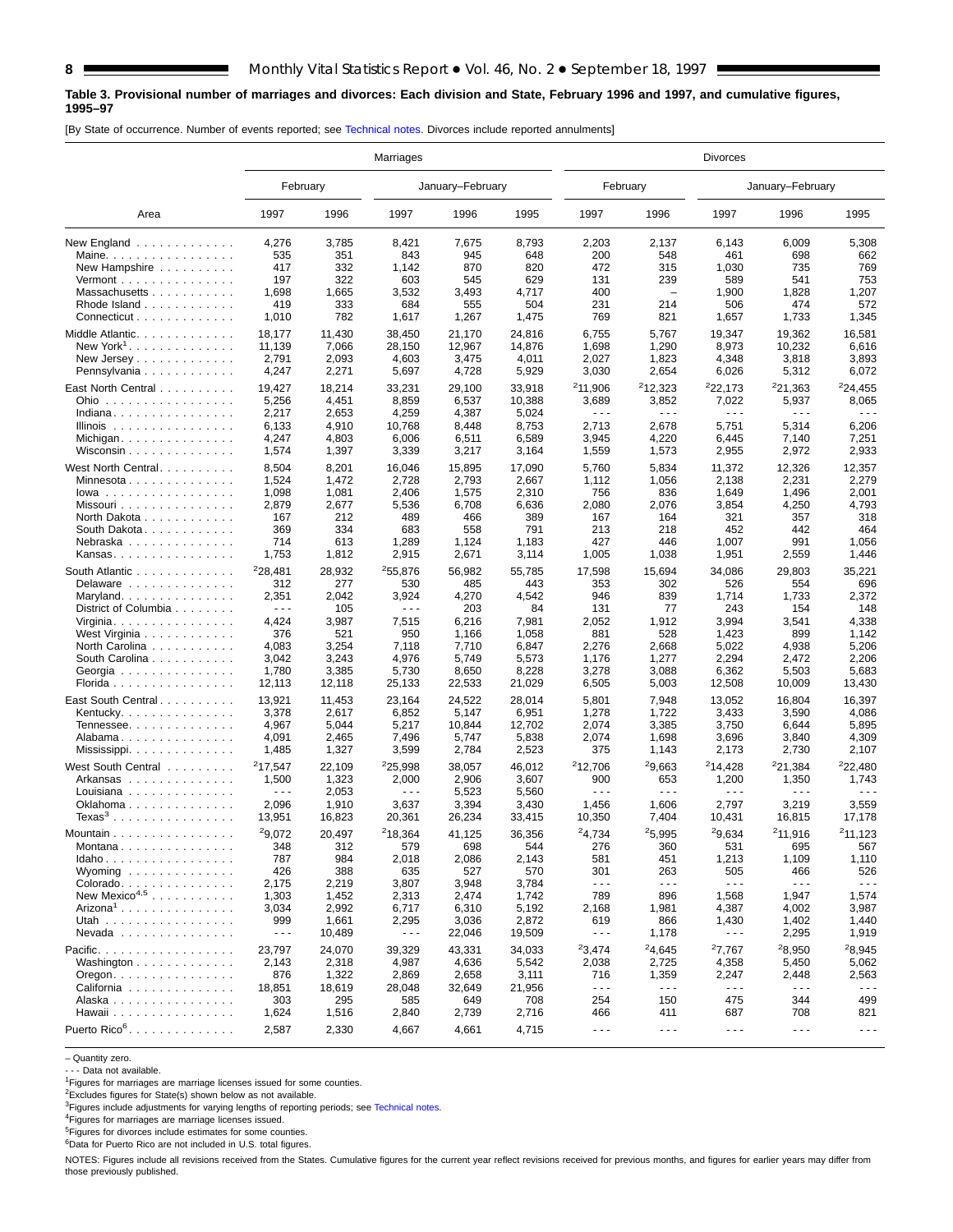#### <span id="page-8-0"></span>**Table 4. Provisional number of deaths under 1 year and infant mortality rates: Each division and State, 12 months ending with February 1996 and 1997**

[Data are estimates by State of residence. Figures should be interpreted with caution because of conversion of place of occurrence to place of residence; see [Technical](#page-16-0) [notes. In](#page-16-0)fant mortality rates are deaths under 1 year per 1,000 live births in specified area]

|                         |            |            | 12 months ending with February |            |
|-------------------------|------------|------------|--------------------------------|------------|
|                         | 1997       |            | 1996                           |            |
| Area                    | Number     | Rate       | Number                         | Rate       |
|                         | 910        | 5.3        | 919                            | 5.3        |
|                         | 47         | 3.4        | 86                             | 6.1        |
|                         | 79         | 5.4        | 62                             | 4.3        |
|                         | 54         | 8.0        | 38                             | 5.7        |
|                         | 382        | 4.7        | 383                            | 4.5        |
|                         | 73         | 5.8        | 92                             | 7.1        |
|                         | 275        | 6.4        | 258                            | 6.1        |
|                         | 3,761      | 7.0        | 3,882                          | 7.3        |
|                         | 1,882      | 7.0        | 1,961                          | 7.2        |
|                         | 811        | 6.8        | 807                            | 7.5        |
|                         | 1,068      | 7.1        | 1,114                          | 7.4        |
|                         | 4,768      | 7.8        | 5,237                          | 8.3        |
|                         | 1,170      | 7.8        | 1,282                          | 8.2        |
|                         | 589        | 7.3        | 749                            | 8.8        |
|                         | 1,481      | 8.2        | 1,603                          | 8.6        |
|                         | 1,032      | 7.6        | 1,103                          | 8.2        |
|                         | 496        | 7.5        | 500                            | 7.4        |
| West North Central      | 1,872      | 7.3        | 1,806                          | 7.2        |
|                         | 412        | 6.5        | 395                            | 6.2        |
|                         | 216        | 5.9        | 222                            | 6.3        |
|                         | 620        | 8.4        | 583                            | 7.8        |
|                         | 46         | 5.4        | 42                             | 4.9        |
|                         | 55         | 5.2        | 94                             | 9.1        |
|                         | 194        | 8.5        | 176                            | 7.5        |
|                         | 329        | 8.4        | 294                            | 8.0        |
|                         |            |            |                                |            |
|                         | 5,381      | 8.2        | 5,605                          | 8.6        |
|                         | 75<br>614  | 7.6<br>9.0 | 72<br>591                      | 7.1<br>8.2 |
|                         | 123        | 15.1       | 165                            | 18.9       |
|                         | 642        | 7.2        | 664                            | 7.9        |
|                         | 146        | 7.6        | 163                            | 7.8        |
|                         | 1,004      | 9.4        | 932                            | 9.2        |
|                         | 384        | 7.7        | 481                            | 9.4        |
|                         | 1,018      | 9.0        | 1,089                          | 9.6        |
|                         | 1,375      | 7.2        | 1,448                          | 7.8        |
|                         | 2,021      | 8.8        | 2,085                          | 9.5        |
|                         | 422        | 8.1        | 398                            | 7.7        |
|                         | 604        | 7.9        | 680                            | 9.8        |
|                         | 600        | 9.8        | 613                            | 10.0       |
|                         | 395        | 9.8        | 394                            | 11.0       |
|                         |            |            |                                |            |
|                         | 3,144      | 6.8        | 3,293                          | 7.2<br>8.0 |
|                         | 304<br>572 | 8.6<br>8.8 | 276                            | 9.1        |
|                         | 390        | 8.9        | 596<br>417                     | 8.9        |
|                         | 1,878      | 5.9        | 2,004                          | 6.5        |
|                         |            |            |                                |            |
|                         | 1,805      | 7.2        | 1,675                          | 6.9        |
| Montana                 | 77         | 7.3        | 88                             | 7.9        |
|                         | 130        | 7.1        | 114                            | 6.2        |
|                         | 41         | 6.6        | 49                             | 8.0<br>7.1 |
|                         | 381        | 8.4        | 357                            |            |
|                         | 175<br>609 | 6.5<br>8.0 | 174                            | 6.4<br>7.7 |
|                         | 243        | 5.7        | 553<br>208                     | 5.4        |
|                         | 149        | 6.2        | 132                            | 6.3        |
|                         |            |            |                                |            |
|                         | 4,055      | 5.9        | 4,301                          | 6.0        |
|                         | 460        | 5.7        | 343                            | 4.4        |
|                         | 243        | 5.5        | 258                            | 5.9        |
| California <sup>1</sup> | 3,190      | 5.9        | 3,511                          | 6.2        |
|                         | 67         | 6.6        | 77                             | 7.8        |
|                         | 95         | 5.4        | 112                            | 6.0        |
|                         | 559        | 8.8        | 661                            | 10.7       |

<sup>1</sup>Figures include adjustments for varying lengths of reporting periods; see [Technical notes.](#page-16-0)

2Data for Puerto Rico are not included in U.S. total figures.

NOTES: Figures include all revisions received from the States. Figures for the current year reflect revisions received for previous months, and figures for earlier years may differ from those previously published.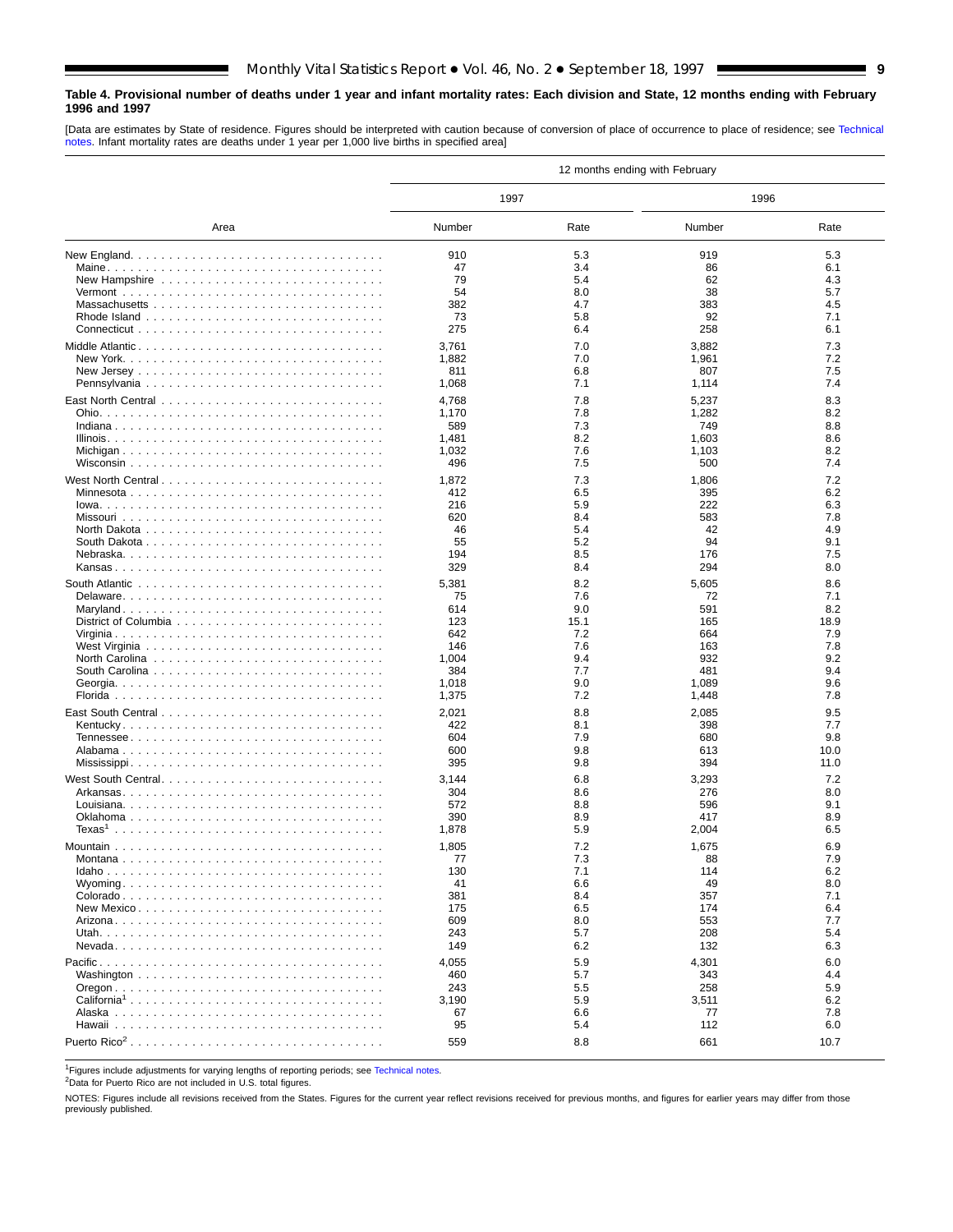#### <span id="page-9-0"></span>**Table 5. Provisional number of deaths and death rates, by age, race, and sex, and age-adjusted death rates by race and sex: United States, January 1996 and 1997 and 12 months ending with January 1996 and 1997**

[Data are provisional, estimated from a 10-percent sample of deaths. Age-specific rates on an annual basis per 100,000 population in specified group; age-adjusted<br>rates per 100,000 U.S. standard population; see Technical n

|                                             |                      |                                  | January                       |                      |                      |                       | 12 months ending with January |                      |
|---------------------------------------------|----------------------|----------------------------------|-------------------------------|----------------------|----------------------|-----------------------|-------------------------------|----------------------|
|                                             |                      | 1997                             |                               | 1996                 | 1997                 |                       | 1996                          |                      |
| Age, race, and sex                          | Number               | Rate                             | Number                        | Rate                 | Number               | Rate                  | Number                        | Rate                 |
| All races, both sexes <sup>1</sup>          |                      |                                  |                               |                      |                      |                       |                               |                      |
| All ages                                    | 219,000              | 965.4                            | 220,000                       | 984.1                | 2,310,000            | 870.2                 | 2,309,000                     | 878.0                |
| Under 1 year $\ldots \ldots$                |                      |                                  |                               |                      | 27,800               | 2723.1                | 29,000                        | 2751.7               |
| $1-4$ years                                 | 3,100                | 63.2                             | 3,590                         | 73.3                 | 5,710                | 36.7                  | 6,540                         | 41.6                 |
| $5 - 14$ years                              |                      |                                  |                               |                      | 8,740                | 22.6                  | 8,290                         | 21.7                 |
| 15–24 years. $\ldots$                       | 2,900                | 93.9                             | 2,800                         | 92.0                 | 33,750               | 93.8                  | 34,460                        | 95.9                 |
| 25-34 years.                                | 3,910                | 115.0                            | 5,040                         | 146.6                | 51,090               | 126.7                 | 57,890                        | 141.9                |
| $35-44$ years.                              | 7,810                | 210.1                            | 9,210                         | 253.3                | 95,020               | 219.4                 | 102,700                       | 241.2                |
| 45-54 years.                                | 12,240               | 436.2                            | 12,320                        | 457.0                | 142,730              | 440.0                 | 142,240                       | 455.7                |
| 55–64 years. $\ldots$                       | 20,760               | 1,134.7                          | 21,570                        | 1,199.7              | 233,610              | 1,093.1<br>2,541.8    | 233,890                       | 1,105.8              |
| 65–74 years. $\ldots$<br>75-84 years.       | 42,620<br>64,280     | 2,700.4<br>6,530.2               | 45,130<br>63,210              | 2,842.0<br>6,609.6   | 474,610<br>659,810   | 5,758.5               | 477,380<br>651,630            | 2,545.1<br>5,831.7   |
| 85 years and over                           | 60,780               | 18,729.0                         | 57,160                        | 18,308.6             | 575,710              | 15,364.6              | 562,600                       | 15,439.1             |
| Not stated                                  | 110                  | $\sim$                           | 50                            | $\sim$ $\sim$ $\sim$ | 1,010                | $\sim$ $\sim$ $\sim$  | 930                           | $\sim$ $\sim$ $\sim$ |
| Age-adjusted rate <sup>3</sup> . $\ldots$ . | $\sim$ $\sim$ $\sim$ | 518.3                            | $\sim$ $\sim$ $\sim$          | 546.0                | $\sim$ $\sim$ $\sim$ | 490.3                 | $\sim$ $\sim$ $\sim$          | 501.3                |
| All races, male <sup>1</sup>                |                      |                                  |                               |                      |                      |                       |                               |                      |
| All ages                                    | 108,450              | 978.9                            | 110,250                       | 1,009.4              | 1,163,380            | 897.3                 | 1,171,280                     | 912.1                |
|                                             |                      |                                  |                               |                      |                      | <sup>2</sup> 783.9    |                               | <sup>2</sup> 815.7   |
| Under 1 year                                | 1,860                | 74.0                             | 2,020                         | 80.6                 | 15,420<br>3,140      | 39.4                  | 16,070<br>3,720               | 46.2                 |
| $1-4$ years<br>$5 - 14$ years               |                      |                                  |                               |                      | 5,150                | 26.0                  | 5,100                         | 26.1                 |
| 15–24 years. $\ldots$                       | 2,180                | 137.3                            | 2,160                         | 139.0                | 25,360               | 138.1                 | 26,290                        | 143.3                |
| 25-34 years.                                | 2,690                | 158.2                            | 3,530                         | 205.5                | 36,180               | 179.6                 | 42,030                        | 206.1                |
| $35-44$ years.                              | 5,470                | 296.0                            | 6,300                         | 349.2                | 64,480               | 300.0                 | 71,060                        | 336.4                |
| 45–54 years.                                | 7,640                | 556.4                            | 8,030                         | 609.7                | 89,900               | 567.2                 | 90,580                        | 594.0                |
| 55-64 years.                                | 12,580               | 1,444.1                          | 12,970                        | 1,516.6              | 140,890              | 1,385.3               | 140,640                       | 1,399.0              |
| 65–74 years. $\ldots$                       | 24,220               | 3,437.0                          | 25,560                        | 3,614.9              | 267,450              | 3,212.6               | 272,950                       | 3,274.0              |
| 75-84 years.                                | 31,530               | 8,127.0                          | 31,180                        | 8,347.5              | 323,660              | 7,195.6               | 319,350                       | 7,358.3              |
| 85 years and over<br>Not stated             | 20,210<br>90         | 21,751.0<br>$\sim$ $\sim$ $\sim$ | 18,480<br>20                  | 21,060.1<br>.        | 191,040<br>700       | 18,039.7<br>$\cdots$  | 182,900<br>600                | 17,949.0<br>$\cdots$ |
| Age-adjusted rate <sup>3</sup> . $\ldots$ . | $\sim$ $\sim$ $\sim$ | 658.5                            | $\sim$ $\sim$ $\sim$          | 697.8                | $\sim$ $\sim$ $\sim$ | 623.1                 | $\sim$ $\sim$ $\sim$          | 644.1                |
| All races, female <sup>1</sup>              |                      |                                  |                               |                      |                      |                       |                               |                      |
| All ages                                    | 110,050              | 952.4                            | 109,820                       | 960.0                | 1,146,210            | 844.3                 | 1,136,170                     | 844.2                |
| Under 1 year $\ldots \ldots$                |                      |                                  |                               |                      | 12,370               | 2659.4                | 12,830                        | 2682.4               |
| $1-4$ years                                 | 1,240                | 51.8                             | 1,560                         | 65.3                 | 2,570                | 33.8                  | 2,820                         | 36.7                 |
| $5 - 14$ years $\ldots \ldots$              |                      |                                  |                               |                      | 3,590                | 19.0                  | 3,190                         | 17.1                 |
| 15–24 years. $\ldots$                       | 730                  | 48.7                             | 640                           | 43.0                 | 8,390                | 47.7                  | 8,170                         | 46.4                 |
| 25-34 years.                                | 1,220                | 71.8                             | 1,510                         | 87.8                 | 14,910               | 73.9                  | 15,860                        | 77.7                 |
| 35-44 years.                                | 2,350                | 125.8                            | 2,910                         | 158.8                | 30,540               | 139.9                 | 31,640                        | 147.4                |
| 45–54 years. $\ldots$                       | 4,600<br>8,170       | 321.0<br>852.4                   | 4,280                         | 310.4<br>913.3       | 52,830               | 318.4<br>827.9        | 51,660<br>93,240              | 323.6<br>840.2       |
| 55–64 years. $\ldots$<br>65-74 years.       | 18,400               | 2,106.2                          | 8,610<br>19,570               | 2.221.7              | 92,730<br>207.150    | 2,002.0               | 204,430                       | 1,961.9              |
| 75-84 years.                                | 32,760               | 5,493.8                          | 32,030                        | 5,495.7              | 336,150              | 4,829.7               | 332,280                       | 4,862.2              |
| 85 years and over                           | 40,570               | 17,516.6                         | 38,680                        | 17,233.0             | 384,670              | 14,310.6              | 379,700                       | 14,470.3             |
| Not stated                                  | 20                   | $\cdots$                         | 30                            | $\cdots$             | 310                  | $\sim$ $\sim$ $\sim$  | 330                           | $\cdots$             |
| Age-adjusted rate <sup>3</sup> . $\ldots$ . | $\cdots$             | 402.2                            | $\sim$ $\sim$ $\sim$          | 420.0                | $\sim$ $\sim$        | 379.8                 | $\sim$ $\sim$ $\sim$          | 382.1                |
| White                                       |                      |                                  |                               |                      |                      |                       |                               |                      |
| All ages                                    | 191,100              | 1,020.3                          | 190,390                       | 1,026.8              | 1,988,150            | 904.5                 | 1,983,670                     | 909.0                |
| Under 1 year $\ldots \ldots$                |                      |                                  |                               |                      | 18,050               | 2602.7                | 19,080                        | 2633.3               |
| $5 - 14$ years                              | 2,160                | 55.6                             | 2,340                         | 60.4                 | 3,870<br>6,280       | 31.6<br>20.5          | 4,500<br>6,130                | 36.3<br>20.2         |
| 15–24 years. $\ldots$                       | 2,150                | 87.5                             | 1,890                         | 77.9                 | 23,910               | 83.5                  | 24,580                        | 85.7                 |
| 25-34 years.                                | 2,850                | 103.4                            | 3,420                         | 122.1                | 36,000               | 109.7                 | 40,460                        | 121.4                |
| 35-44 years.                                | 5,800                | 187.9                            | 6,540                         | 216.0                | 69,080               | 191.7                 | 73,130                        | 206.3                |
| 45-54 years.                                | 9,760                | 408.4                            | 9,610                         | 417.3                | 108,840              | 393.3                 | 109,400                       | 410.0                |
| 55-64 years.                                | 16,810               | 1,066.5                          | 17,410                        | 1,121.7              | 189,760              | 1,029.3               | 189,590                       | 1,037.5              |
| 65–74 years. $\ldots$                       | 36,900               | 2,647.7                          | 39,480                        | 2,805.7              | 410,590              | 2,485.6               | 412,880                       | 2,482.1              |
| 75-84 years.<br>85 years and over           | 58,210               | 6,533.0<br>19,191.3              | 56,970<br>52,710              | 6,569.8<br>18,549.0  | 592,050              | 5,698.3               | 585,580<br>517,620            | 5,779.5<br>15,614.5  |
| Not stated                                  | 56,380<br>90         | $\sim$ $\sim$                    | 30                            | $\sim$ $\sim$        | 528,980<br>750       | 15,521.7<br>$\ddotsc$ | 700                           | $\sim$ $\sim$ $\sim$ |
| Age-adjusted rate <sup>3</sup> . $\ldots$ . |                      |                                  |                               |                      |                      |                       |                               |                      |
|                                             | $\sim 100$           | 500.3                            | $\epsilon \rightarrow \infty$ | 518.7                | $\sim$ $\sim$ $\sim$ | 465.4                 | $\sim$ $\sim$ $\sim$          | 474.5                |

See footnotes at end of table.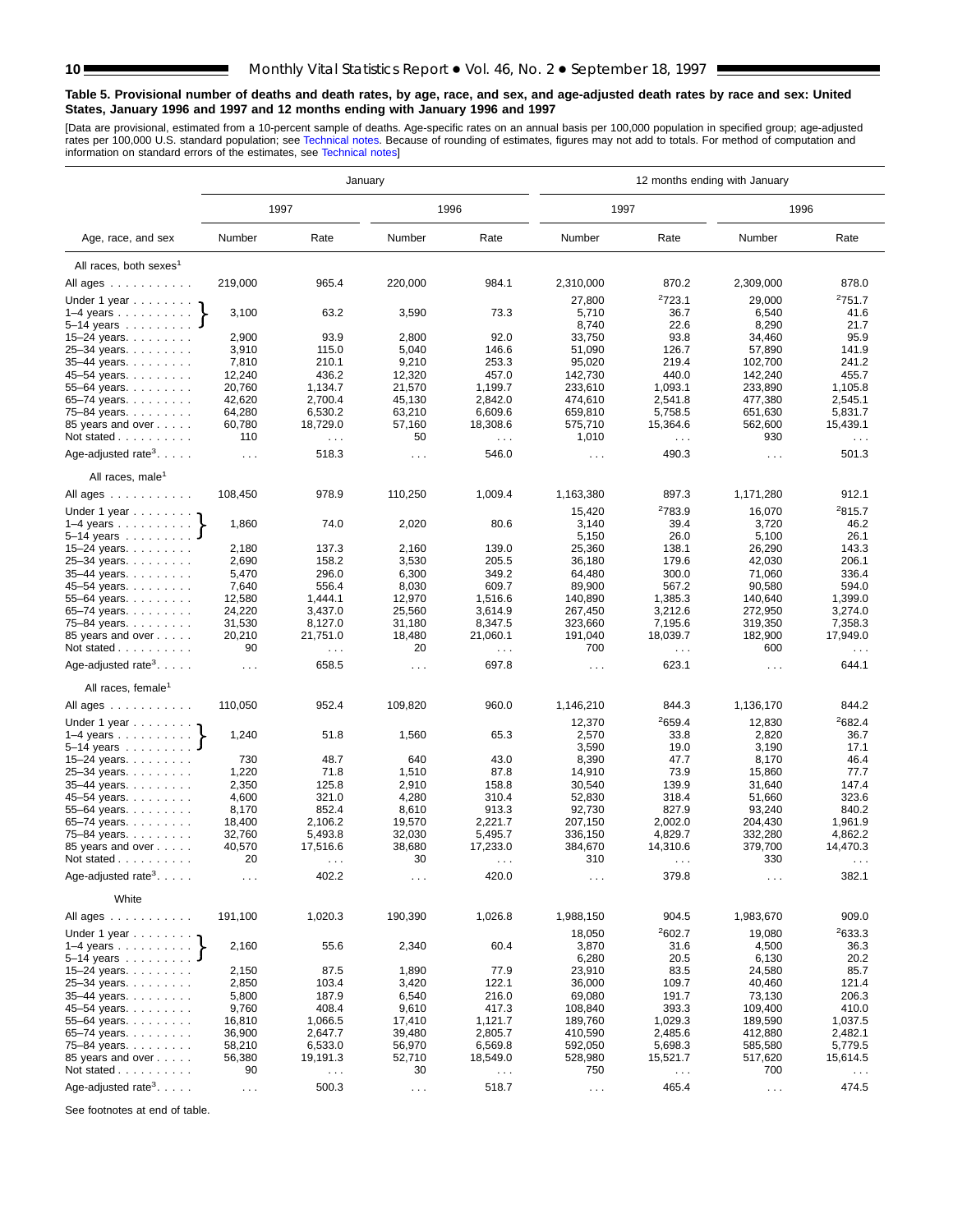#### **Table 5. Provisional number of deaths and death rates, by age, race, and sex, and age-adjusted death rates by race and sex: United States, January 1996 and 1997 and 12 months ending with January 1996 and 1997—Con.**

[Data are provisional, estimated from a 10-percent sample of deaths. Age-specific rates on an annual basis per 100,000 population in specified group; age-adjusted<br>rates per 100,000 U.S. standard population; see Technical n

|                                             |                      |                      | January              |                      |                      | 12 months ending with January |                      |                      |
|---------------------------------------------|----------------------|----------------------|----------------------|----------------------|----------------------|-------------------------------|----------------------|----------------------|
|                                             |                      | 1997                 |                      | 1996                 |                      | 1997                          | 1996                 |                      |
| Age, race, and sex                          | Number               | Rate                 | Number               | Rate                 | Number               | Rate                          | Number               | Rate                 |
| White male                                  |                      |                      |                      |                      |                      |                               |                      |                      |
| All ages                                    | 93,790               | 1,018.0              | 94,150               | 1,034.7              | 991,580              | 919.1                         | 995,760              | 930.2                |
| Under 1 year                                |                      |                      |                      |                      | 9,990                | 2650.0                        | 10,810               | 2699.7               |
| $1-4$ years                                 | 1,330                | 66.7                 | 1,370                | 68.9                 | 2,260                | 35.9                          | 2,670                | 42.0                 |
| $5-14$ years $\ldots$                       |                      |                      |                      |                      | 3,700                | 23.5                          | 3,750                | 24.1                 |
| 15–24 years. $\ldots$                       | 1,580                | 124.3                | 1,370                | 110.1                | 17,680               | 120.3                         | 18,430               | 125.3                |
| 25-34 years.                                | 1,950                | 139.9                | 2,470                | 174.6                | 25,890               | 156.3                         | 29,970               | 178.1                |
| $35-44$ years.                              | 4,090                | 263.6                | 4,540                | 299.0                | 47,460               | 262.6                         | 51,270               | 288.4                |
| 45-54 years.                                | 6,180                | 522.7                | 6,280                | 552.2                | 69,170               | 506.0                         | 70,190               | 532.7                |
| 55-64 years.                                | 10,380               | 1.367.4              | 10,460               | 1,401.1              | 115,280              | 1,299.4                       | 115,400              | 1,313.8              |
| 65–74 years. $\ldots$                       | 20,950               | 3,340.6              | 22,560               | 3,574.2              | 232,670              | 3,135.3                       | 237,770              | 3,192.4              |
| 75-84 years.<br>85 years and over           | 28,540<br>18,700     | 8,095.3<br>22,444.2  | 28,160<br>16,920     | 8,284.8<br>21,319.7  | 292,040<br>174,900   | 7,131.6<br>18,275.9           | 288,550<br>166,450   | 7,306.9<br>18,092.4  |
| Not stated                                  | 80                   | $\sim$ $\sim$ $\sim$ | 20                   | $\sim$ $\sim$        | 530                  |                               | 490                  | $\sim$ $\sim$ $\sim$ |
| Age-adjusted rate <sup>3</sup> . $\ldots$ . | $\cdots$             | 633.4                | $\sim$ $\sim$        | 659.5                | $\sim$ $\sim$ $\sim$ | $\sim$ $\sim$ $\sim$<br>589.9 | $\sim$ $\sim$ $\sim$ | 608.7                |
| White female                                |                      |                      |                      |                      |                      |                               |                      |                      |
|                                             |                      |                      |                      |                      |                      |                               |                      |                      |
| All ages<br>Under 1 year                    | 97,310               | 1,022.5              | 96,240               | 1,019.2              | 996,580<br>8,060     | 890.5<br>2552.8               | 987,910<br>8,270     | 888.6<br>2563.4      |
| $1-4$ years                                 | 830                  | 43.9                 | 970                  | 51.4                 | 1,610                | 27.0                          | 1,830                | 30.3                 |
| $5 - 14$ years                              |                      |                      |                      |                      | 2,580                | 17.3                          | 2,390                | 16.2                 |
| 15–24 years. $\ldots$                       | 570                  | 48.1                 | 510                  | 43.2                 | 6,230                | 44.7                          | 6,150                | 44.0                 |
| 25-34 years.                                | 900                  | 66.0                 | 950                  | 68.5                 | 10,120               | 62.3                          | 10,490               | 63.6                 |
| 35-44 years.                                | 1,710                | 111.4                | 2,000                | 132.5                | 21,610               | 120.3                         | 21,860               | 123.7                |
| 45-54 years.                                | 3,580                | 296.5                | 3,320                | 284.8                | 39,670               | 283.3                         | 39,210               | 290.2                |
| 55-64 years.                                | 6,430<br>15,950      | 786.9<br>2,080.9     | 6,950<br>16,920      | 862.7<br>2,180.6     | 74,480               | 778.8<br>1,955.5              | 74,190<br>175,110    | 781.9<br>1,906.3     |
| 65-74 years.<br>75–84 years.                | 29,660               | 5,508.2              | 28,810               | 5,464.2              | 177,910<br>300,010   | 4,765.8                       | 297,040              | 4,804.1              |
| 85 years and over                           | 37,680               | 17,903.6             | 35,800               | 17,480.2             | 354,090              | 14,446.8                      | 351,170              | 14,662.6             |
| Not stated                                  | 10                   | $\cdots$             | 10                   | $\sim$ .             | 220                  | $\sim$ $\sim$ $\sim$          | 210                  | $\sim$ $\sim$ $\sim$ |
| Age-adjusted rate <sup>3</sup> .            | $\sim$ $\sim$ $\sim$ | 389.3                | $\sim$ $\sim$        | 401.3                | $\sim$ $\sim$ $\sim$ | 361.2                         | $\sim$ $\sim$ $\sim$ | 361.9                |
| <b>Black</b>                                |                      |                      |                      |                      |                      |                               |                      |                      |
| All ages                                    | 24,130               | 842.1                | 26,630               | 941.6                | 281,750              | 837.0                         | 285,950              | 861.4                |
| Under 1 year $\ldots \ldots$                |                      |                      |                      |                      | 8,820                | 21,404.5                      | 8,940                | <sup>2</sup> 1,428.1 |
| $1-4$ years                                 | 900                  | 118.2                | 1,140                | 149.0                | 1,560                | 63.3                          | 1,800                | 72.5                 |
| $5-14$ years                                |                      |                      |                      |                      | 1,970                | 32.8                          | 1,810                | 30.7                 |
| 15–24 years. $\ldots$                       | 620                  | 132.2                | 780                  | 168.3                | 8,470                | 154.4                         | 8,470                | 155.2                |
| 25-34 years.                                | 870<br>1,820         | 189.7<br>397.9       | 1,480<br>2,480       | 323.1<br>557.5       | 13,320<br>23,460     | 246.3<br>441.3                | 15,850<br>27,120     | 292.5<br>521.8       |
| 35-44 years.<br>45-54 years.                | 2,270                | 763.9                | 2,460                | 869.8                | 29,810               | 870.4                         | 29,300               | 900.2                |
| 55–64 years. $\ldots$                       | 3,520                | 1,905.5              | 3,740                | 2,059.5              | 38,910               | 1,802.2                       | 38,980               | 1,829.2              |
| 65-74 years.                                | 4,990                | 3,584.7              | 4,990                | 3,623.3              | 56,070               | 3,431.5                       | 56,650               | 3,501.2              |
| 75-84 years.                                | 5,230                | 7,202.2              | 5,500                | 7,758.1              | 58,670               | 6,943.2                       | 57,560               | 6,934.9              |
| 85 years and over                           | 3,890                | 15,793.7             | 4,040                | 17,035.0             | 40,420               | 14,282.7                      | 39,250               | 14,272.7             |
| Not stated $\ldots$ , $\ldots$ , $\ldots$   | 20                   | $\sim$ $\sim$ $\sim$ | 20                   | $\sim$ $\sim$ $\sim$ | 260                  | $\sim$ $\sim$ $\sim$          | 210                  | $\sim$ $\sim$ $\sim$ |
| Age-adjusted rate <sup>3</sup> .            |                      | 723.9                | $\sim$ $\sim$        | 819.4                | $\sim$ $\sim$        | 733.8                         | $\sim$ $\sim$        | 762.1                |
| <b>Black male</b>                           |                      |                      |                      |                      |                      |                               |                      |                      |
| All ages                                    | 12,700               | 933.6                | 14,400               | 1,073.2              | 149,580              | 936.5                         | 154,120              | 978.9                |
| Under 1 year $\ldots \ldots$                |                      |                      |                      |                      | 4,860                | <sup>2</sup> 1,528.3          | 4,740                | <sup>2</sup> 1,490.6 |
| $1-4$ years                                 | 510                  | 132.0                | 590                  | 152.1                | 780                  | 62.4                          | 920                  | 73.1                 |
| $5 - 14$ years<br>15–24 years. $\ldots$     | 480                  | 204.0                | 690                  | 297.5                | 1,160<br>6,660       | 38.0<br>242.6                 | 1,170<br>6,770       | 39.1<br>248.2        |
| 25-34 years.                                | 610                  | 280.6                | 970                  | 447.3                | 9,120                | 356.3                         | 11,000               | 429.4                |
| $35-44$ years.                              | 1,260                | 588.7                | 1,640                | 790.0                | 15,350               | 618.2                         | 18,160               | 748.9                |
| 45-54 years.                                | 1,340                | 994.8                | 1,600                | 1,248.5              | 18,550               | 1,195.2                       | 18,330               | 1,242.7              |
| 55-64 years.                                | 1,950                | 2,432.2              | 2,260                | 2,862.9              | 22,650               | 2,414.7                       | 22,300               | 2,408.2              |
| 65-74 years.                                | 2,800                | 4,812.8              | 2,640                | 4,597.2              | 30,310               | 4,437.8                       | 30,530               | 4,529.7              |
| 75-84 years.                                | 2,460                | 9,195.1              | 2,640                | 10,186.0             | 26,810               | 8,648.4                       | 26,570               | 8,798.0              |
| 85 years and over                           | 1,280                | 17,730.5             | 1,370                | 19,968.9             | 13,170               | 16,259.3                      | 13,530               | 17,126.6             |
| Not stated                                  | 10                   | $\sim$               |                      | $\sim$               | 170                  | $\sim$ $\sim$                 | 100                  | $\sim$ $\sim$        |
| Age-adjusted rate <sup>3</sup> . $\ldots$ . | $\sim$ $\sim$        | 950.1                | $\sim$ $\sim$ $\sim$ | 1,102.6              | $\sim$ $\sim$ $\sim$ | 966.1                         | $\sim$ $\sim$ $\sim$ | 1,012.0              |

See footnotes at end of table.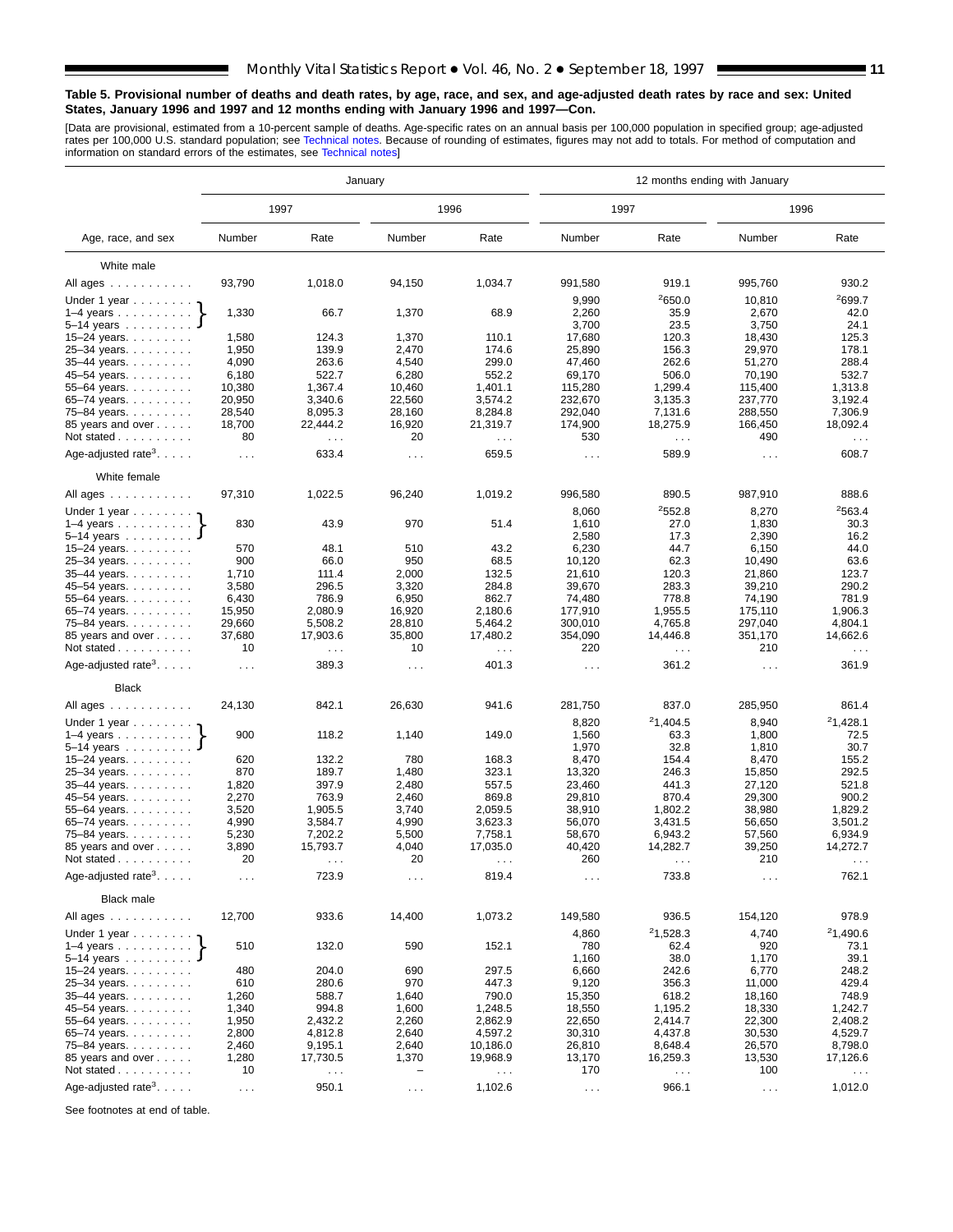#### **Table 5. Provisional number of deaths and death rates, by age, race, and sex, and age-adjusted death rates by race and sex: United States, January 1996 and 1997 and 12 months ending with January 1996 and 1997—Con.**

[Data are provisional, estimated from a 10-percent sample of deaths. Age-specific rates on an annual basis per 100,000 population in specified group; age-adjusted rates per 100,000 U.S. standard population; see [Technical notes. Beca](#page-16-0)use of rounding of estimates, figures may not add to totals. For method of computation and<br>information on standard errors of the estimates, see Technical

| Age, race, and sex<br><b>Black female</b><br>All ages |          |          | January |          | 12 months ending with January |          |                      |          |  |  |  |
|-------------------------------------------------------|----------|----------|---------|----------|-------------------------------|----------|----------------------|----------|--|--|--|
|                                                       |          | 1997     |         | 1996     | 1997                          |          |                      | 1996     |  |  |  |
|                                                       | Number   | Rate     | Number  | Rate     | Number                        | Rate     | Number               | Rate     |  |  |  |
|                                                       |          |          |         |          |                               |          |                      |          |  |  |  |
|                                                       | 11,430   | 759.5    | 12,230  | 822.9    | 132,180                       | 747.3    | 131,830              | 755.5    |  |  |  |
|                                                       |          |          |         |          | 3,970                         | 21,280.6 | 4,210                | 21,366.9 |  |  |  |
|                                                       | 390      | 104.0    | 550     | 145.9    | 790                           | 65.0     | 870                  | 71.1     |  |  |  |
| $5 - 14$ years                                        |          |          |         | $\star$  | 810                           | 27.3     | 650                  | 22.4     |  |  |  |
| 15–24 years. $\ldots$                                 | 140      | 59.9     | 90      |          | 1.810                         | 66.1     | 1.700                | 62.3     |  |  |  |
| 25-34 years.                                          | 260      | 107.7    | 510     | 211.4    | 4.200                         | 147.5    | 4.850                | 169.8    |  |  |  |
| 35-44 years.                                          | 570      | 234.2    | 840     | 354.1    | 8,110                         | 286.3    | 8,970                | 323.6    |  |  |  |
| 45-54 years.                                          | 930      | 572.4    | 860     | 556.0    | 11,260                        | 601.2    | 10,960               | 615.7    |  |  |  |
| 55-64 years.                                          | 1,570    | 1,501.7  | 1,480   | 1,441.7  | 16,260                        | 1,331.7  | 16,680               | 1,384.2  |  |  |  |
| 65-74 years.                                          | 2,180    | 2,690.5  | 2,340   | 2,914.2  | 25,770                        | 2,709.8  | 26,130               | 2,768.0  |  |  |  |
| 75–84 years. $\ldots$                                 | 2,770    | 6,039.7  | 2,860   | 6,359.0  | 31,860                        | 5,955.1  | 30,990               | 5,869.3  |  |  |  |
| 85 years and over                                     | 2,620    | 15,048.0 | 2,670   | 15,840.8 | 27,250                        | 13,490.1 | 25,720               | 13,122.4 |  |  |  |
| Not stated                                            | 10       | $\cdots$ | 20      | $\cdots$ | 90                            | $\cdots$ | 110                  | $\cdots$ |  |  |  |
| Age-adjusted rate <sup>3</sup> . $\ldots$ .           | $\cdots$ | 550.3    | $\sim$  | 600.3    | $\sim 100$ km s $^{-1}$       | 553.7    | $\sim$ $\sim$ $\sim$ | 568.9    |  |  |  |

. . . Category not applicable.

– Quantity zero.

\* Figure does not meet standards of reliability or precision; see [Technical notes.](#page-16-0)

<sup>1</sup>Includes races other than white and black.

2Death rates under 1 year (bas[ed on population esti](#page-16-0)mates) differ from infant mortality rates (based on live births); see [table 9](#page-15-0) for infant mortality rates.

3For method of computation, see Technical notes.

NOTES: Figures include all revisions received from the States. Twelve-month figures for the current year reflect revisions received for previous months, and figures for earlier years may differ from those previously published.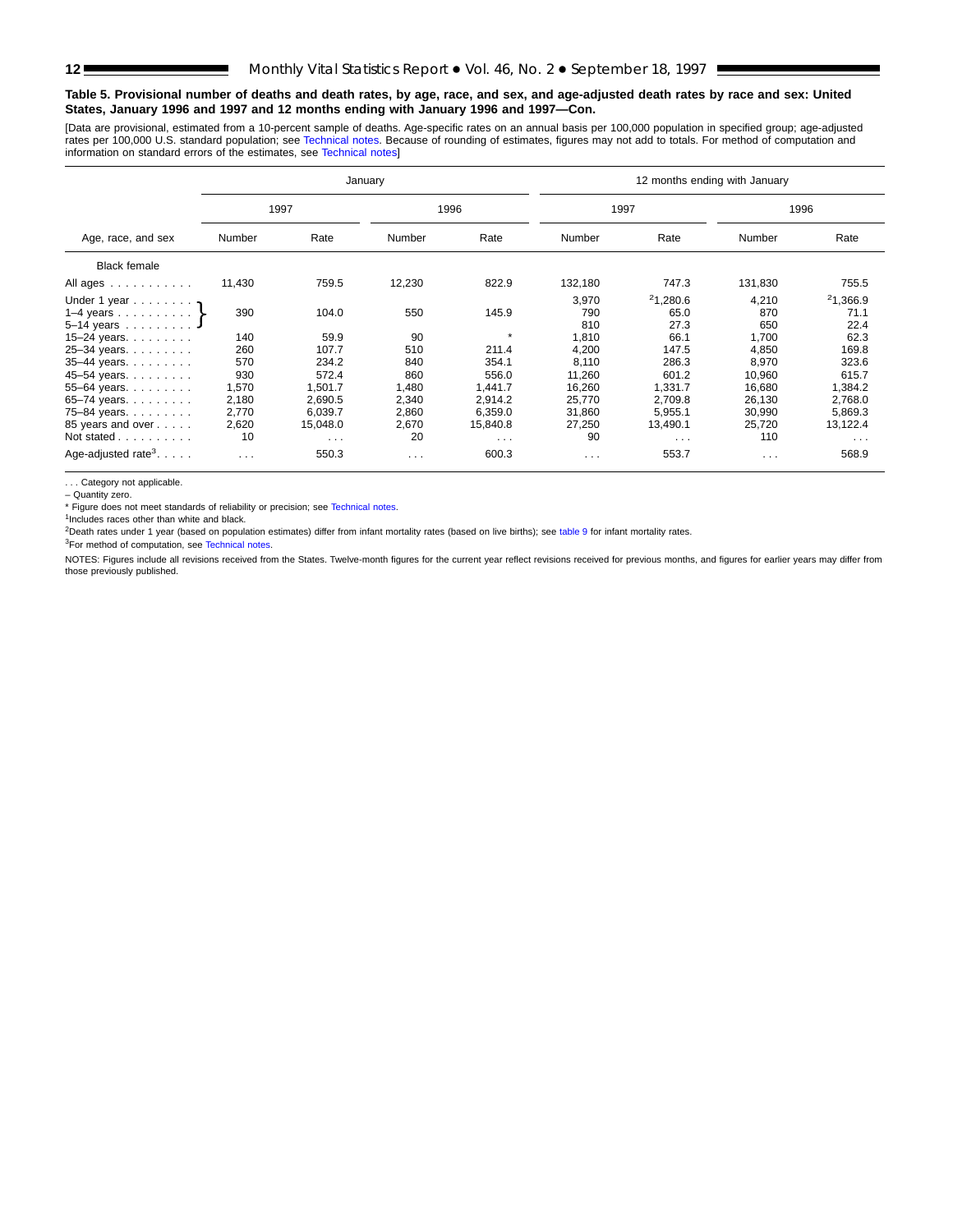#### <span id="page-12-0"></span>Table 6. Provisional number of deaths and death rates for 72 selected causes, Human immunodeficiency virus infection, and Alzheimer's disease: United States, January 1996 **and 1997 and 12 months ending with January 1996 and 1997**

[Data are provisional, estimated from <sup>a</sup> 10-percent sample of deaths. Rates on an annual basis per 100,000 estimated population. Because of rounding of [estimates,](#page-16-0) figures may not add to totals. For method of computation and information on standard errors of the estimates, see [Technical](#page-16-0) notes. For explanation of asterisks preceding cause-of-death categories, see Technical notes]

|                                                                                                                                                          |         |       | January  |       |           |       | 12 months ending with January |       |
|----------------------------------------------------------------------------------------------------------------------------------------------------------|---------|-------|----------|-------|-----------|-------|-------------------------------|-------|
|                                                                                                                                                          | 1997    |       | 1996     |       | 1997      |       | 1996                          |       |
| Cause of death (Based on the Ninth Revision, International Classification of Diseases, 1975)                                                             | Number  | Rate  | Number   | Rate  | Number    | Rate  | Number                        | Rate  |
|                                                                                                                                                          | 219.000 | 965.4 | 220.000  | 984.1 | 2.310.000 | 870.2 | 2.309.000                     | 878.0 |
|                                                                                                                                                          |         |       |          |       |           |       |                               |       |
|                                                                                                                                                          | 90      |       | 110      | 0.5   | 790       | 0.3   | 700                           | 0.3   |
|                                                                                                                                                          | 90      |       | 100      |       | 1,000     | 0.4   | 1,290                         | 0.5   |
|                                                                                                                                                          | 90      |       | 90       |       | 800       | 0.3   | 1.040                         | 0.4   |
|                                                                                                                                                          |         |       | 10       |       | 200       | 0.1   | 260                           | 0.1   |
|                                                                                                                                                          | 10      |       |          |       | 20        |       | 10                            |       |
|                                                                                                                                                          |         |       | $\equiv$ |       |           |       | 10                            |       |
|                                                                                                                                                          | 30      |       | 40       |       | 260       | 0.1   | 320                           | 0.1   |
|                                                                                                                                                          | 2,160   | 9.5   | 2,260    | 10.1  | 21,570    | 8.1   | 21,300                        | 8.1   |
|                                                                                                                                                          |         |       |          |       |           |       |                               |       |
|                                                                                                                                                          |         |       |          |       |           |       |                               |       |
|                                                                                                                                                          | 310     | 1.4   | 300      | 1.3   | 3,840     | 1.4   | 3,490                         | 1.3   |
| Syphilis.<br>All other infectious and parasitic                                                                                                          |         |       |          |       | 30        |       | 110                           | 0.0   |
| diseases <sup>1</sup> 001-003,005,020-032,037,039-041,*042-*044,046-054,056-066,071-088,098-139                                                          | 2,130   | 9.4   | 4,130    | 18.5  | 35,940    | 13.5  | 48,550                        | 18.5  |
| Malignant neoplasms, including neoplasms of lymphatic and hematopoietic tissues 140–208                                                                  | 45.840  | 202.5 | 48.150   | 215.3 | 540,020   | 203.5 | 535.240                       | 203.5 |
|                                                                                                                                                          | 800     | 3.5   | 690      | 3.1   | 7,950     | 3.0   | 7,890                         | 3.0   |
|                                                                                                                                                          | 10,840  | 47.9  | 11.420   | 51.1  | 126,260   | 47.6  | 125,410                       | 47.7  |
|                                                                                                                                                          | 13,570  | 60.0  | 13.940   | 62.3  | 158,690   | 59.8  | 154,600                       | 58.8  |
|                                                                                                                                                          | 3,420   | 15.1  | 3,800    | 17.0  | 43,160    | 16.3  | 43,140                        | 16.4  |
|                                                                                                                                                          | 5,060   | 22.3  | 5,140    | 23.0  | 60,150    | 22.7  | 60,500                        | 23.0  |
|                                                                                                                                                          | 1.840   | 8.1   | 2.280    | 10.2  | 22,600    | 8.5   | 23.180                        | 8.8   |
| Malignant neoplasms of all other and unspecified sites 170–173,190–199                                                                                   | 5,430   | 24.0  | 5,790    | 25.9  | 65,890    | 24.8  | 65,600                        | 24.9  |
|                                                                                                                                                          | 1.830   | 8.1   | 1.860    | 8.3   | 20,310    | 7.7   | 19.700                        | 7.5   |
| Other malignant neoplasms of lymphatic and hematopoietic tissues 200–203<br>Benign neoplasms, carcinoma in situ, and neoplasms of uncertain behavior and | 3.040   | 13.4  | 3.240    | 14.5  | 35,000    | 13.2  | 35,230                        | 13.4  |
| of unspecified nature et al., and a series of unspecified nature et al., and a series of unspecified nature et al.                                       | 670     | 3.0   | 710      | 3.2   | 7.600     | 2.9   | 8.280                         | 3.1   |
|                                                                                                                                                          | 5.860   | 25.9  | 5.670    | 25.3  | 61.660    | 23.2  | 58.260                        | 22.2  |
|                                                                                                                                                          | 310     | 1.4   | 410      | 1.8   | 3,700     | 1.4   | 3,950                         | 1.5   |
|                                                                                                                                                          | 490     | 2.2   | 240      | 1.1   | 4.220     | 1.6   | 4,110                         | 1.6   |
|                                                                                                                                                          | 50      |       | 70       |       | 570       | 0.2   | 700                           | 0.3   |
|                                                                                                                                                          | 91,470  | 404.1 | 91,260   | 408.1 | 941,850   | 354.9 | 942,850                       | 358.5 |
|                                                                                                                                                          | 70,720  | 312.5 | 71,150   | 318.2 | 728,700   | 274.6 | 731,790                       | 278.2 |
|                                                                                                                                                          | 390     | 1.7   | 390      | 1.7   | 4.860     | 1.8   | 4.860                         | 1.8   |
|                                                                                                                                                          | 2,360   | 10.4  | 2,350    | 10.5  | 26,030    | 9.8   | 24,550                        | 9.3   |
|                                                                                                                                                          | 220     | 1.0   | 240      | 1.1   | 2.190     | 0.8   | 2.300                         | 0.9   |
| Ischemic heart disease $\ldots$ , $\ldots$ , $\ldots$ , $\ldots$ , $\ldots$ , $\ldots$ , $\ldots$ , $\ldots$ , $\ldots$ , $\ldots$ , $\ldots$ , 410-414  | 45.600  | 201.5 | 46.120   | 206.2 | 472.490   | 178.0 | 477.450                       | 181.5 |
|                                                                                                                                                          | 20,140  | 89.0  | 21,440   | 95.9  | 212,590   | 80.1  | 216,900                       | 82.5  |
|                                                                                                                                                          | 280     | 1.2   | 230      | 1.0   | 2,750     | 1.0   | 2,500                         | 1.0   |
| Old myocardial infarction and other forms of                                                                                                             | 60      |       | 70       |       | 680       | 0.3   | 700                           | 0.3   |
|                                                                                                                                                          | 25,120  | 111.0 | 24,380   | 109.0 | 256,480   | 96.6  | 257,350                       | 97.9  |
|                                                                                                                                                          | 1,560   | 6.9   | 1.450    | 6.5   | 16,590    | 6.3   | 15,510                        | 5.9   |
|                                                                                                                                                          | 20,580  | 90.9  | 20,600   | 92.1  | 206,550   | 77.8  | 207,120                       | 78.8  |
|                                                                                                                                                          | 1,200   | 5.3   | 1.160    | 5.2   | 12,240    | 4.6   | 12,400                        | 4.7   |
|                                                                                                                                                          | 15,360  | 67.9  | 15,090   | 67.5  | 158,830   | 59.8  | 156,700                       | 59.6  |
|                                                                                                                                                          | 2.330   | 10.3  | 2.130    | 9.5   | 23.710    | 8.9   | 21,500                        | 8.2   |
| Cerebral thrombosis and unspecified occlusion of cerebral arteries 434.0,434.9                                                                           | 1,230   | 5.4   | 1,260    | 5.6   | 12,430    | 4.7   | 13,310                        | 5.1   |
|                                                                                                                                                          | 40      |       | 70       |       | 780       | 0.3   | 660                           | 0.3   |
| All other and late effects of cerebrovascular diseases 430.433.435–438                                                                                   | 11.760  | 51.9  | 11,630   | 52.0  | 121,910   | 45.9  | 121,220                       | 46.1  |
| See footnotes at end of table.                                                                                                                           |         |       |          |       |           |       |                               |       |

StatisticsReport • Vol. 46,No.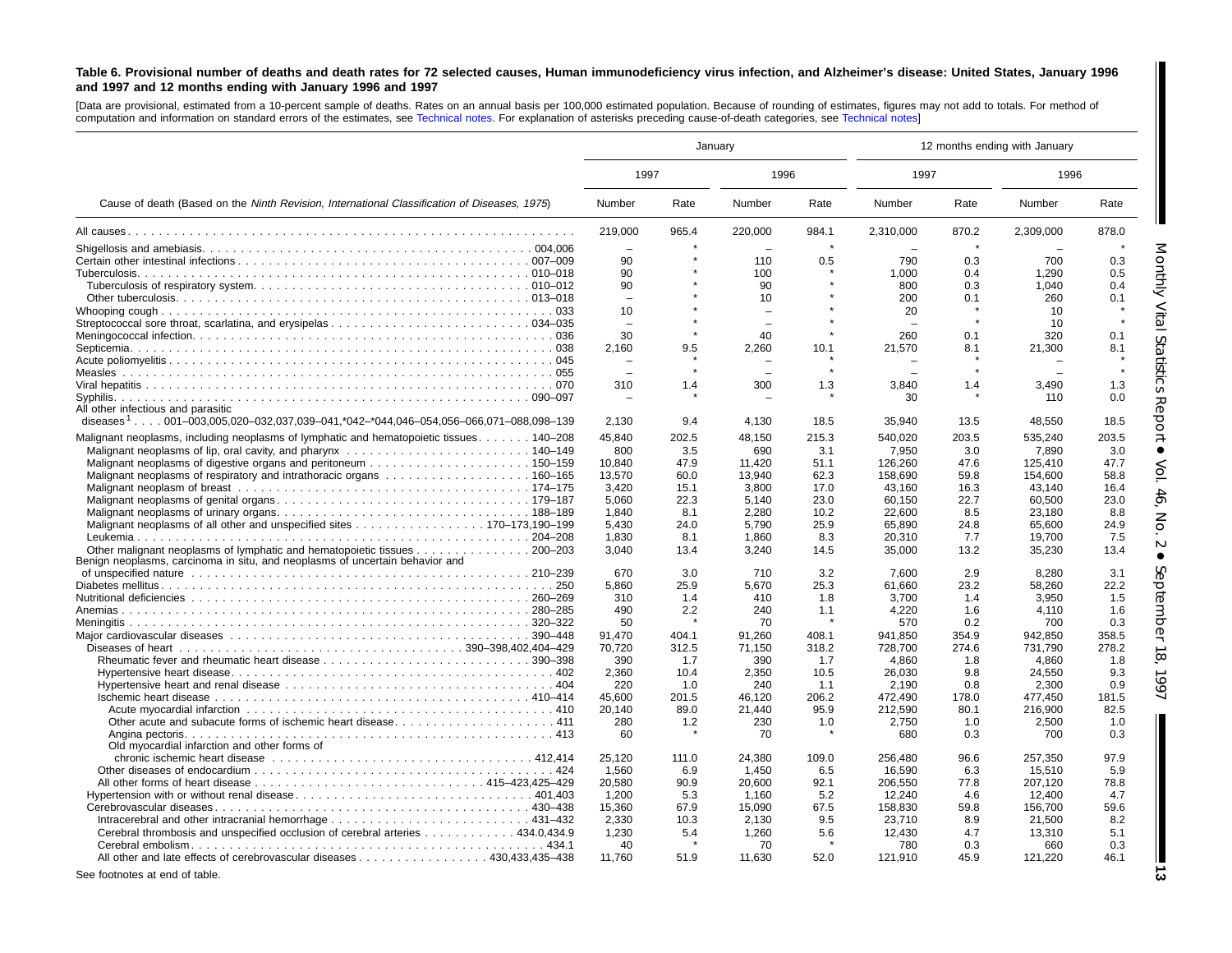#### Table 6. Provisional number of deaths and death rates for 72 selected causes, Human immunodeficiency virus infection, and Alzheimer's disease: United States, January 1996 **and 1997 and 12 months ending with January 1996 and 1997—Con.**

[Data are provisional, estimated from <sup>a</sup> 10-percent sample of deaths. Rates on an annual basis per 100,000 estimated population. Because of rounding of estimates, figures may not add to totals. For method of computation and information on standard errors of the estimates, see [Technical](#page-16-0) notes. For explanation of asterisks preceding cause-of-death categories, see [Technical](#page-16-0) notes]

|                                                                                                                                                                                             |                                                                 |                                                         | January                                                      |                                                             | 12 months ending with January                                         |                                                         |                                                                       |                                                         |  |
|---------------------------------------------------------------------------------------------------------------------------------------------------------------------------------------------|-----------------------------------------------------------------|---------------------------------------------------------|--------------------------------------------------------------|-------------------------------------------------------------|-----------------------------------------------------------------------|---------------------------------------------------------|-----------------------------------------------------------------------|---------------------------------------------------------|--|
|                                                                                                                                                                                             | 1997                                                            |                                                         | 1996                                                         |                                                             | 1997                                                                  |                                                         | 1996                                                                  |                                                         |  |
| Cause of death (Based on the Ninth Revision, International Classification of Diseases, 1975)                                                                                                | Number                                                          | Rate                                                    | Number                                                       | Rate                                                        | Number                                                                | Rate                                                    | Number                                                                | Rate                                                    |  |
|                                                                                                                                                                                             | 1,670<br>2,520                                                  | 7.4<br>11.1                                             | 1,460<br>2,400                                               | 6.5<br>10.7                                                 | 15,780<br>26,290                                                      | 5.9<br>9.9                                              | 16,220<br>25,750                                                      | 6.2<br>9.8                                              |  |
|                                                                                                                                                                                             | 110<br>10.910<br>10.490<br>420<br>12,060<br>470<br>2,040<br>650 | 0.5<br>48.2<br>46.3<br>1.8<br>53.3<br>2.1<br>9.0<br>2.9 | 60<br>9.650<br>9.440<br>220<br>10.870<br>460<br>1,760<br>470 | $\star$<br>43.1<br>42.2<br>1.0<br>48.6<br>2.1<br>7.9<br>2.1 | 460<br>82.810<br>81.950<br>870<br>106.660<br>2,950<br>17,070<br>5.330 | 0.2<br>31.2<br>30.9<br>0.3<br>40.2<br>1.1<br>6.4<br>2.0 | 560<br>81,350<br>80.730<br>620<br>103.490<br>3,130<br>17,180<br>5.420 | 0.2<br>30.9<br>30.7<br>0.2<br>39.3<br>1.2<br>6.5<br>2.1 |  |
| Other chronic obstructive pulmonary diseases and allied conditions 494–496                                                                                                                  | 8.910                                                           | 39.4                                                    | 8.170                                                        | 36.5                                                        | 81,310                                                                | 30.6                                                    | 77,760                                                                | 29.6                                                    |  |
| Hernia of abdominal cavity and intestinal obstruction without                                                                                                                               | 500<br>30                                                       | 2.2                                                     | 550<br>30                                                    | 2.5                                                         | 4,730<br>470                                                          | 1.8<br>0.2                                              | 5,950<br>380                                                          | 2.3<br>0.1                                              |  |
| Nephritis and nephrotic syndrome, and nephrosis580–589<br>Acute glomerulonephritis and nephrotic syndrome580–581<br>Chronic glomerulonephritis, nephritis and nephropathy, not specified as | 370<br>2,180<br>220<br>2.530<br>20                              | 1.6<br>9.6<br>1.0<br>11.2                               | 620<br>2,200<br>210<br>2.650<br>10 <sup>1</sup>              | 2.8<br>9.8<br>0.9<br>11.8                                   | 6.200<br>24,440<br>2,700<br>26.860<br>230                             | 2.3<br>9.2<br>1.0<br>10.1<br>0.1                        | 6.010<br>24,990<br>2,580<br>25.760<br>260                             | 2.3<br>9.5<br>1.0<br>9.8<br>0.1                         |  |
| Renal failure, disorders resulting from impaired renal function, and                                                                                                                        | 190                                                             | 0.8                                                     | 180                                                          | 0.8                                                         | 1,810                                                                 | 0.7                                                     | 1,290                                                                 | 0.5                                                     |  |
| small kidney of unknown cause584-586,588-589                                                                                                                                                | 2.330<br>50<br>50                                               | 10.3                                                    | 2.460<br>100<br>70                                           | 11.0                                                        | 24.830<br>860<br>390                                                  | 9.4<br>0.3<br>0.1                                       | 24.210<br>760<br>490                                                  | 9.2<br>0.3<br>0.2                                       |  |
| Other complications of pregnancy, childbirth, and the puerperium 640–676                                                                                                                    | 20<br>20<br>$\overline{\phantom{a}}$<br>970                     | $\star$<br>4.3                                          | 30<br>$\equiv$<br>30<br>830                                  | 3.7                                                         | 270<br>40<br>230<br>11.620                                            | 0.1<br>0.1<br>4.4                                       | 320<br>20<br>300<br>11.310                                            | 0.1<br>0.1<br>4.3                                       |  |
| Birth trauma, intrauterine hypoxia, birth asphyxia, and                                                                                                                                     | 870<br>140                                                      | 3.8<br>0.6                                              | 1,090<br>190                                                 | 4.9<br>0.8                                                  | 12,680<br>2.100                                                       | 4.8<br>0.8                                              | 13,310<br>1.970                                                       | 5.1<br>0.7                                              |  |
|                                                                                                                                                                                             | 730<br>3.890<br>22,410                                          | 3.2<br>17.2<br>99.0                                     | 900<br>4.250<br>21,240                                       | 4.0<br>19.0<br>95.0                                         | 10,580<br>41,420<br>220,210                                           | 4.0<br>15.6<br>83.0                                     | 11,340<br>42,560<br>214,400                                           | 4.3<br>16.2<br>81.5                                     |  |
|                                                                                                                                                                                             | 7,520<br>3,580<br>3,940<br>2.390<br>1.680                       | 33.2<br>15.8<br>17.4<br>10.5<br>7.4                     | 7.470<br>3,360<br>4.100<br>2.420<br>2,120                    | 33.4<br>15.0<br>18.3<br>10.8<br>9.5                         | 90,810<br>43,910<br>46,900<br>30.140<br>20.450                        | 34.2<br>16.5<br>17.7<br>11.4<br>7.7                     | 89.760<br>43,530<br>46,230<br>29.670<br>22.410                        | 34.1<br>16.6<br>17.6<br>11.3<br>8.5                     |  |
|                                                                                                                                                                                             | 210<br>1.530<br>2.530                                           | 0.9<br>6.8<br>11.2                                      | 170<br>3.660<br>2.380                                        | 0.8<br>16.4<br>10.6                                         | 2,370<br>29.110<br>22,080                                             | 0.9<br>11.0<br>8.3                                      | 2,230<br>42.070<br>20,840                                             | 0.8<br>16.0<br>7.9                                      |  |

- Quantity zero. \* Figure does not meet standards of reliability or precision; see Technical notes. 0.0 Quantity more than zero but less than 0.05.

<sup>1</sup>Includes data for deaths due to Human immunodeficiency virus infection (categories \*042-\*044) shown separately below; see [Technical](#page-16-0) notes.

<sup>2</sup>Included in All other infectious and parasitic diseases shown above.

NOTES: Figures include all revisions received from the States. Twelve-month figures for the current year reflect revisions received for previous months, and figures for earlier years may differ from those previously publis

**14**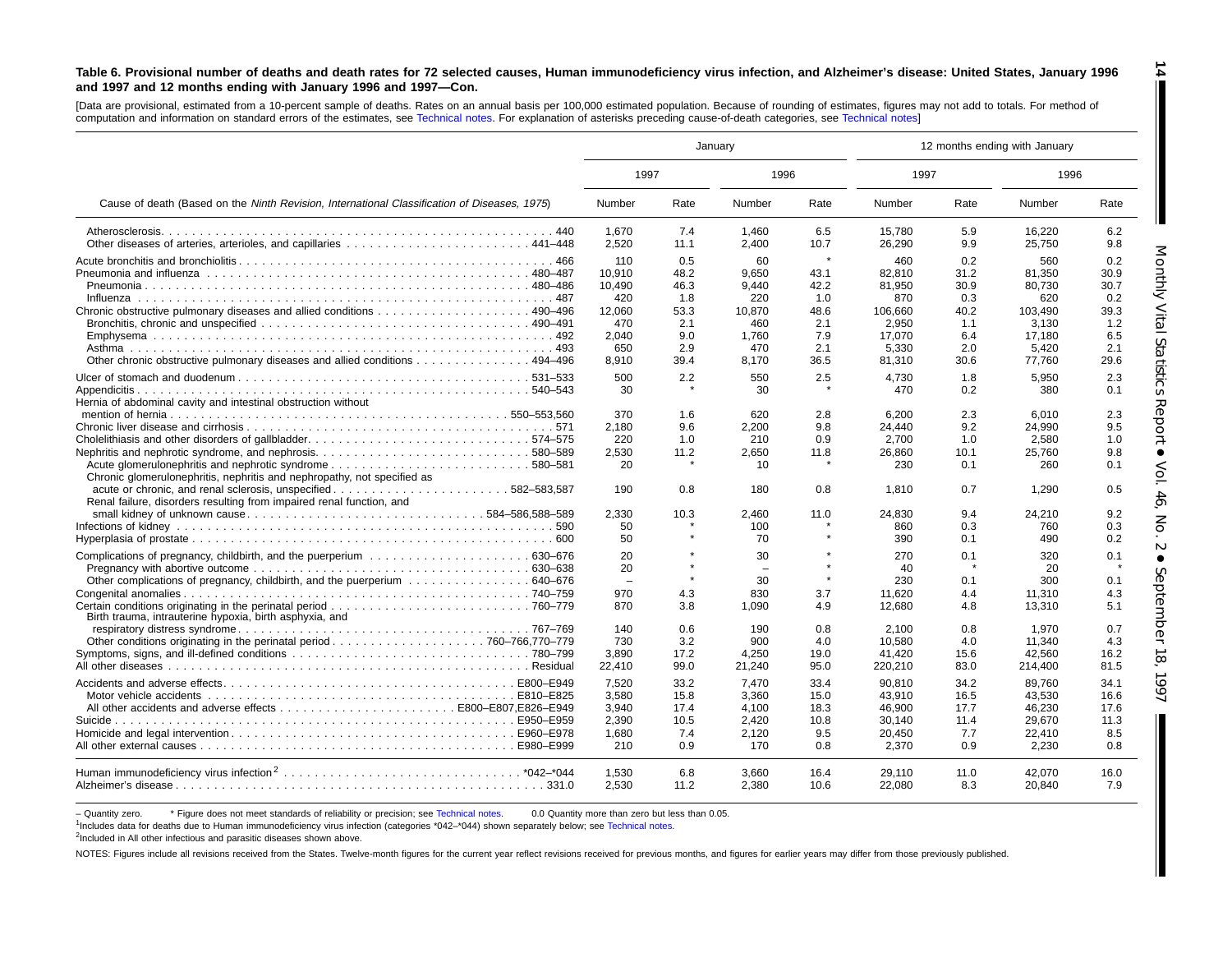#### Table 7. Provisional number of deaths and death rates for 16 selected subcategories of Malignant neoplasms, including neoplasms of lymphatic and hematopoietic tissues: United States, January 1996 and 1997 and 12 months ending with January 1996 and 1997

[Data are provisional, estimated from <sup>a</sup> 10-percent sample of deaths. Rates on an annual basis per 100,000 estimated population. Because of rounding of estimates, figures may not add to totals. For method of computation and information on standard errors of the estimates, see [Technical](#page-16-0) notes]

|                                                                                                      |        |       | January |       | 12 months ending with January |       |         |       |  |
|------------------------------------------------------------------------------------------------------|--------|-------|---------|-------|-------------------------------|-------|---------|-------|--|
|                                                                                                      | 1997   |       | 1996    |       | 1997                          |       | 1996    |       |  |
| Cause of death (Based on the Ninth Revision, International Classification of Diseases, 1975)         | Number | Rate  | Number  | Rate  | Number                        | Rate  | Number  | Rate  |  |
| Malignant neoplasms, including neoplasms of lymphatic and hematopoietic tissues <sup>1</sup> 140–208 | 45,840 | 202.5 | 48,150  | 215.3 | 540,020                       | 203.5 | 535,240 | 203.5 |  |
|                                                                                                      | 1.020  | 4.5   | 1.040   | 4.6   | 11.120                        | 4.2   | 10.410  | 4.0   |  |
|                                                                                                      | 1,050  | 4.6   | 1,210   | 5.4   | 13,240                        | 5.0   | 13,740  | 5.2   |  |
| Malignant neoplasms of colon, rectum, rectosigmoid junction, and anus 153,154                        | 4,780  | 21.1  | 5,160   | 23.1  | 56,870                        | 21.4  | 55,970  | 21.3  |  |
|                                                                                                      | 2,390  | 10.5  | 2,200   | 9.8   | 27,790                        | 10.5  | 27.150  | 10.3  |  |
|                                                                                                      | 13,180 | 58.2  | 13,530  | 60.5  | 153,400                       | 57.8  | 149,520 | 56.9  |  |
|                                                                                                      | 590    | 2.6   | 440     | 2.0   | 7,190                         | 2.7   | 6,790   | 2.6   |  |
|                                                                                                      | 390    | 1.7   | 290     | 1.3   | 4,580                         | 1.7   | 4.770   | 1.8   |  |
| Malignant neoplasms of body of uterus and of uterus, part unspecified 179,182                        | 430    | 1.9   | 420     | 1.9   | 5,800                         | 2.2   | 6,010   | 2.3   |  |
|                                                                                                      | 1,030  | 4.5   | 1,360   | 6.1   | 13,180                        | 5.0   | 13.770  | 5.2   |  |
|                                                                                                      | 3,070  | 13.6  | 2,880   | 12.9  | 34,690                        | 13.1  | 34,150  | 13.0  |  |
|                                                                                                      | 930    | 4.1   | 1,160   | 5.2   | 11,030                        | 4.2   | 11,550  | 4.4   |  |
| Malignant neoplasms of kidney and other and unspecified urinary organs 189                           | 920    | 4.1   | 1,120   | 5.0   | 11,570                        | 4.4   | 11,630  | 4.4   |  |
| Malignant neoplasms of brain and other and unspecified parts of nervous system. 191,192              | 950    | 4.2   | 1,000   | 4.5   | 11,550                        | 4.4   | 11,630  | 4.4   |  |
|                                                                                                      | 80     |       | 210     | 0.9   | 1,330                         | 0.5   | 1,640   | 0.6   |  |
| Malignant lymphoma other than Hodgkin's disease200.202                                               | 2,030  | 9.0   | 2,060   | 9.2   | 23,150                        | 8.7   | 23,250  | 8.8   |  |
| Multiple myeloma and other immunoproliferative neoplasms203                                          | 930    | 4.1   | 980     | 4.4   | 10,510                        | 4.0   | 10,350  | 3.9   |  |

\* Figure does not meet standards of reliability or precision; see [Technical](#page-16-0) notes.

<sup>1</sup> Includes figures for subcategories not shown below.

NOTES: Figures include all revisions received from the States. Twelve-month figures for the current year reflect revisions received for previous months, and figures for earlier years may differ from those previously publis

#### Table 8. Provisional number of deaths and death rates for firearm mortality: United States, January 1996 and 1997 and 12 months ending with January 1996 and 1997

[Data are provisional, estimated from <sup>a</sup> 10-percent sample of deaths. Rates on an annual basis per 100,000 estimated population. Because of rounding of estimates, figures may not add to totals. For method of computation and information on standard errors of the estimates, see [Technical](#page-16-0) notes]

|                                                                                                                                                                         |                                     |                    | January                              |                           |                                            | 12 months ending with January    |                                            |                                  |
|-------------------------------------------------------------------------------------------------------------------------------------------------------------------------|-------------------------------------|--------------------|--------------------------------------|---------------------------|--------------------------------------------|----------------------------------|--------------------------------------------|----------------------------------|
|                                                                                                                                                                         | 1997                                |                    | 1996                                 |                           | 1997                                       |                                  | 1996                                       |                                  |
| Cause of death (Based on the Ninth Revision International Classification of Diseases, 1975)                                                                             | Number                              | Rate               | Number                               | Rate                      | Number                                     | Rate                             | Number                                     | Rate                             |
| lnjury by firearms E922, E955.0–E955.4, E965.0–965.4, E970, E985.0–E985.4<br>lnjury by firearms, undetermined whether accidentally or purposely inflicted E985.0–E985.4 | 2.800<br>70<br>1.470<br>1.260<br>10 | 12.4<br>6.5<br>5.6 | 3.330<br>160<br>1.610<br>1.550<br>10 | 14.9<br>0.7<br>7.2<br>6.9 | 33.940<br>1.250<br>18.200<br>14.290<br>210 | 12.8<br>0.5<br>6.9<br>5.4<br>0.1 | 35.610<br>1.380<br>18.060<br>15.930<br>230 | 13.5<br>0.5<br>6.9<br>6.1<br>0.1 |

\* Figure does not meet standards of reliability or precision; see [Technical](#page-16-0) notes.

NOTES: Figures include all revisions received from the States. Twelve-month figures for the current year reflect revisions received for previous months, and figures for earlier years may differ from those previously publis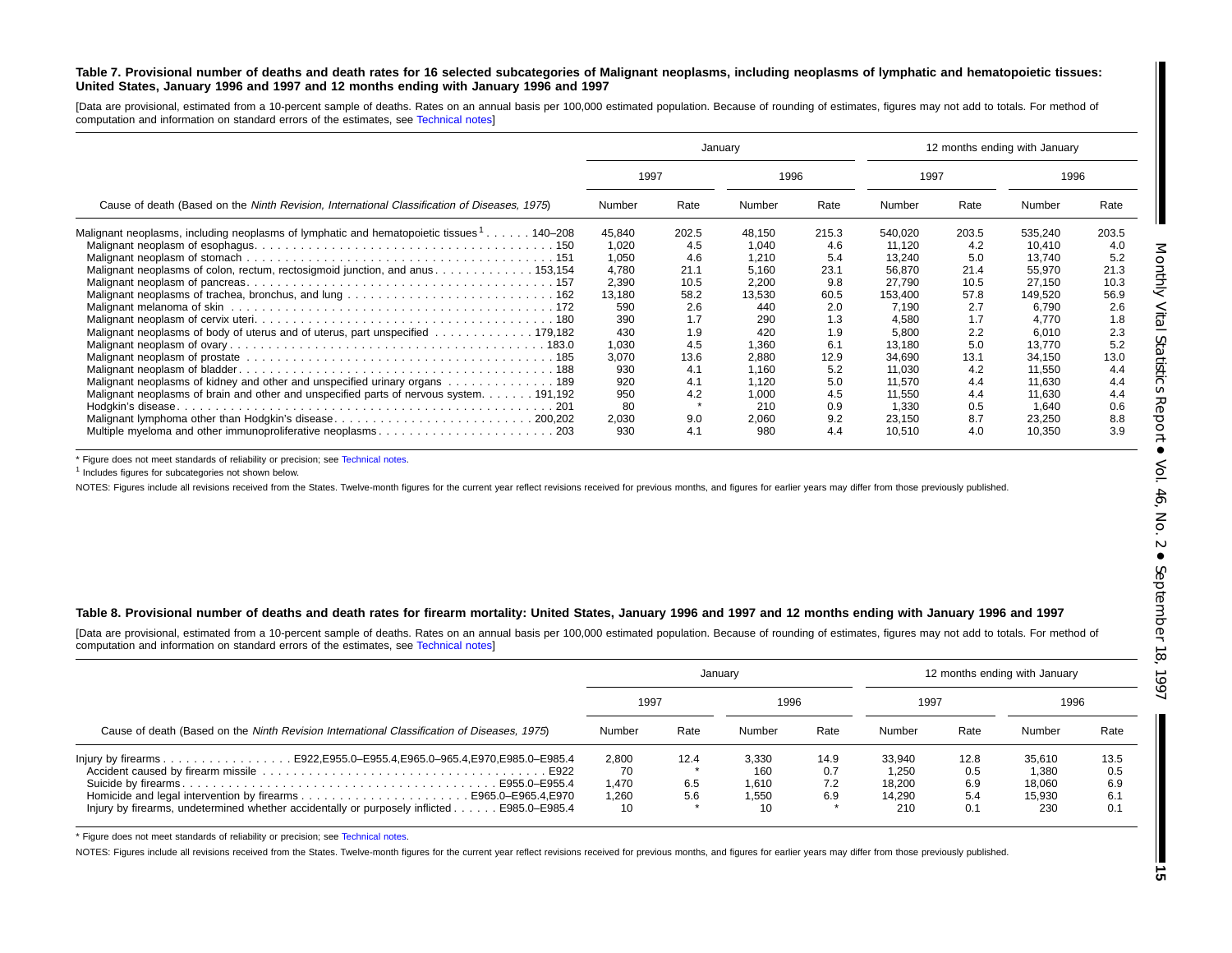#### <span id="page-15-0"></span>Table 9. Provisional number of deaths under 1 year and infant mortality rates, by age and for 10 selected causes: United States, 1996 and 1997 and 12 months ending with **January 1996 and 1997**

[Data are provisional, estimated from <sup>a</sup> 10-percent sample of deaths. Rates on an annual basis per 100,000 live births. Because of rounding of estimates, figures may not add to totals. For method of computation and information on standard errors of the estimates, see [Technical](#page-16-0) notes]

|                                                                                                     | Januarv      |                |              |                | 12 months ending with January |                |                  |                |  |
|-----------------------------------------------------------------------------------------------------|--------------|----------------|--------------|----------------|-------------------------------|----------------|------------------|----------------|--|
|                                                                                                     |              | 1997           |              | 1996           |                               | 1997           |                  | 1996           |  |
| Age and cause of death (Based on the Ninth Revision International Classification of Diseases, 1975) | Number       | Rate           | Number       | Rate           | Number                        | Rate           | Number           | Rate           |  |
|                                                                                                     | 2,100        | 662.0          | 2,400        | 736.0          | 27,800                        | 718.0          | 29,000           | 752.5          |  |
|                                                                                                     | 1,230<br>820 | 396.6<br>264.4 | 1.370<br>980 | 428.9<br>306.8 | 18,330<br>9.450               | 473.6<br>244.2 | 18.340<br>10.560 | 476.9<br>274.6 |  |
| . 480–487                                                                                           | 30<br>10     |                | 20           |                | 250<br>310                    | 6.5<br>8.0     | 170<br>340       | 4.4<br>8.8     |  |
|                                                                                                     | 530<br>250   | 170.9<br>80.6  | 430<br>210   | 134.6<br>65.7  | 6.620<br>3.610                | 171.1<br>93.3  | 5,990<br>3.370   | 155.8<br>87.6  |  |
|                                                                                                     | -<br>60      |                | 20<br>70     |                | 150<br>520                    | 3.9<br>13.4    | 200<br>460       | 5.2<br>12.0    |  |
|                                                                                                     | 80<br>460    | 148.3          | 100<br>680   | 212.9          | .380<br>6.890                 | 35.7<br>178.0  | 1,220<br>7.850   | 31.7<br>204.1  |  |
| Residual                                                                                            | 200<br>430   | 64.5<br>138.7  | 300<br>530   | 93.9<br>165.9  | 2,500<br>5,560                | 64.6<br>143.7  | 2,910<br>6,400   | 75.7<br>166.4  |  |

\* Figure does not meet standards of reliability or precision; see [Technical](#page-16-0) notes.

– Quantity zero.

NOTES: Figures include all revisions received from the States. Twelve-month figures for the current year reflect revisions received for previous months, and figures for earlier years may differ from those previously publis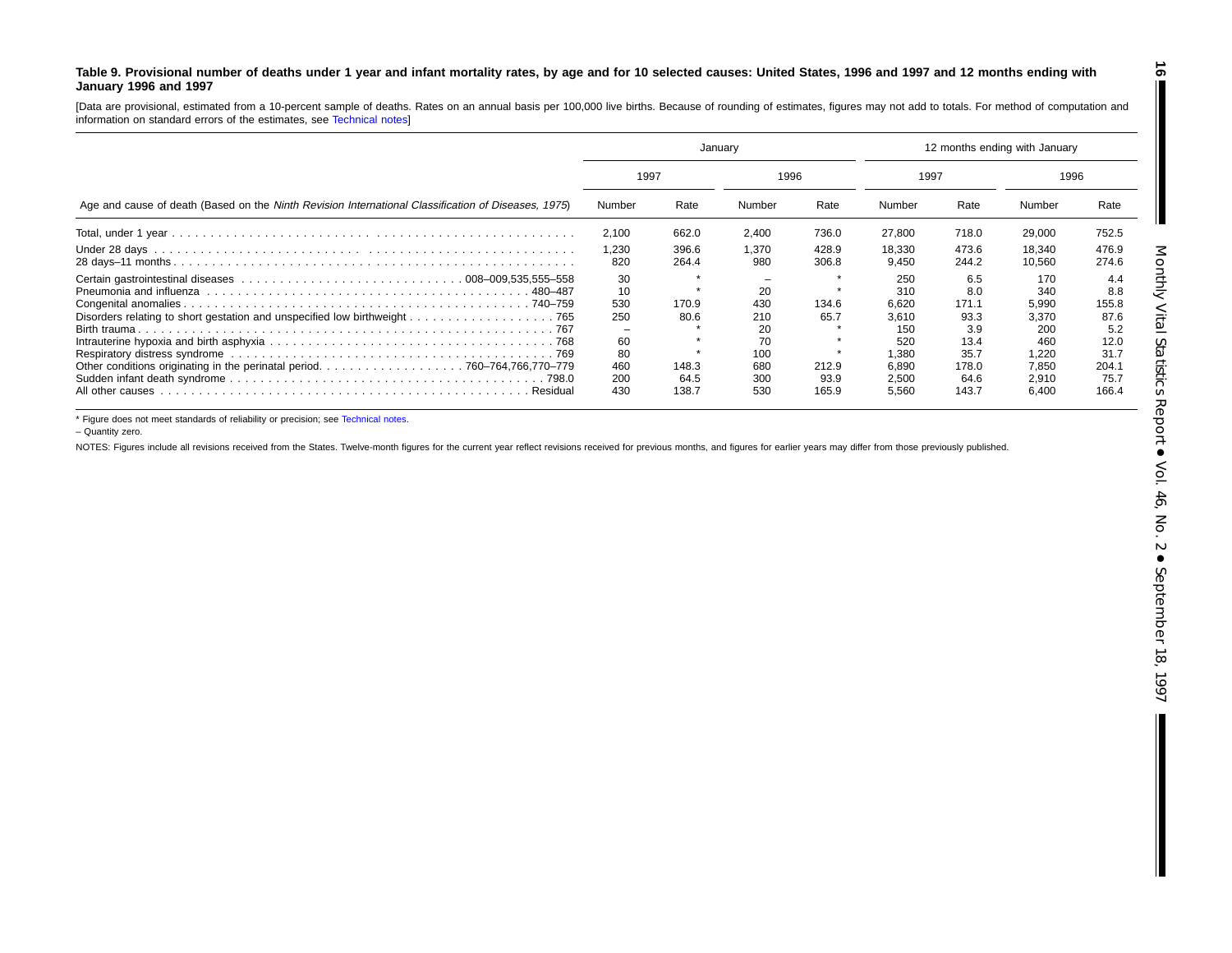## <span id="page-16-0"></span>**Technical notes**

### **Nature and sources of data**

Data in this report are provisional unless otherwise specified and include only events occurring within the United States (50 States and the District of Columbia). Mortality data exclude fetal deaths. Data for the Commonwealth of Puerto Rico are not included in the U.S. totals.

Birth, de[ath, and](#page-8-0) infant death figures in [tables 2](#page-6-0) and 4 for each State are estimates by State of residence. These estimates are derived by applying adjustment ratios to the actual counts of certificates for all events occurring in the State and received in registration offices during a 1-month period regardless of date of the event. The adjustment ratios for each data year represent the observed relationship between final State occurrence figures and final State residence figures for the three most recent years for which final data were available and are expressed as a single ratio for each State. As in previous years, monthly State marriage and divorce figures represent the actual count of all events occurring in the State (State of occurrence) that were received in the registration offices during the 1-month period. Delay in the receipt of certificates in a registration office may result in a low State figure for a given month followed by a high figure for the month(s) in which the delayed records are received. Data for previous months and cumulative data include revised figures received from the States.

Figures for births, deaths, and infant deaths for California in [tables 2](#page-6-0) a[nd](#page-8-0) 4 contain adjustments for varying lengths of State reporting periods. Figures for Texas for all events shown in [tables 2–4](#page-6-0) also are adjusted for varying lengths of State reporting periods. The figures for both States are adjusted by the ratio between the number of days in the data month and the number of days in the State reporting period. The adjusted figures are included in the U.S. totals shown elsewhere in this report.

U.S. totals for births, deaths, and infant deaths are based on the State estimates by State of residence and, therefore, in effect, exclude events to nonresidents of the United States. Events to nonresidents of the United States are included in all

marriage and divorce figures. The effect of excluding events to nonresidents from the U.S. totals is small.

## Provisional totals for the United States include estimates for State data shown as not available. Provisional totals for births and marriages for the entire United States include adjustments for observed differences between provisional and final monthly figures.

Divorce figures include reported annulments. The monthly national divorce estimate is obtained by multiplying the total for the reporting areas by the ratio observed between the most recent final annual divorce total for the United States and the provisional total for the reporting areas combined.

*Random variation*—Although the counts in this report are not subject to sampling variability (except the Current Mortality Sample), they may be affected by random variation. When the number of events is small and the probability of such an event is small, considerable caution must be observed in interpreting the data. Such infrequent events may be assumed to follow a Poisson probability distribution. For this distribution a simple approximation may be used to estimate the random variation as follows:

If *N* is the number of events in the population and *R* is the corresponding rate, the chances are 19 in 20 that

1. 
$$
N - 2\sqrt{N}
$$
 and  $N + 2\sqrt{N}$ 

covers the ''true'' number of events.

2. 
$$
R-2
$$
  $\frac{R}{\sqrt{N}}$  and  $R+2$   $\frac{R}{\sqrt{N}}$ 

covers the ''true'' rate.

If the rate  $R_1$  corresponding to  $N_1$ events is compared with the rate  $R_2$  corresponding to  $N_2$  events, the difference between the two rates may be regarded as statistically significant at the 0.05 level if it exceeds

$$
2\sqrt{\frac{R_1^2}{N_1} + \frac{R_2^2}{N_2}}
$$

Additional information on random variation in numbers of events, rates, and ratios may be found in the technical appendixes of *Vital Statistics of the United States, 1992, Volumes I and II.*

#### **Rates**

Rates are on an annual basis and, except for infant mortality rates, are per 1,000 or 100,000 estimated population residing in the United States. The populations used for computing these rates are furnished by the U.S. Bureau of the Census. Rates shown in this report beginning with 1992 were computed using populations based on the 1990 Census enumeration comparable to those used for final data. Monthly rates are based on populations estimated for the specific month. Year-to-date rates are averages of monthly rates that have been weighted by the number of days in the corresponding months. Rates for 12-month periods are the sum of events for the period per population estimated at the midpoint of the period.

Infant mortality rates are deaths under 1 year of age for the specified period (monthly, year-to-date, or 12-month period) per 1,000 or 100,000 live births. Births used for computing monthly and year-to-date infant mortality rates are adjusted for monthly variation in the number of births. Births used to compute 12-month rates do not contain this adjustment. Births used for computing infant mortality rates are not corrected for observed differences between provisional and final monthly figures as described earlier in ''Nature and sources of data.'' Because monthly infant mortality rates are based on relatively few events, they are highly variable. Therefore, comparisons of monthly infant mortality rates should be interpreted cautiously; see ''Random variation.''

Age-adjusted death rates are used to compare relative mortality risks across groups and over time. However, they should be viewed as constructs or indexes rather than as direct or actual measures of mortality risk. Statistically, they are weighted averages of the age-specific death rates, where the weights represent the fixed population proportions by age. See chapter 5 of an earlier report (1). The age-adjusted death rates presented in this report were computed by the direct method, that is, by applying age-specific death rates to the U.S. standard million population (2). See also chapter 10 of an earlier report (1). Age groups in [table 5](#page-9-0) were used to compute the age-adjusted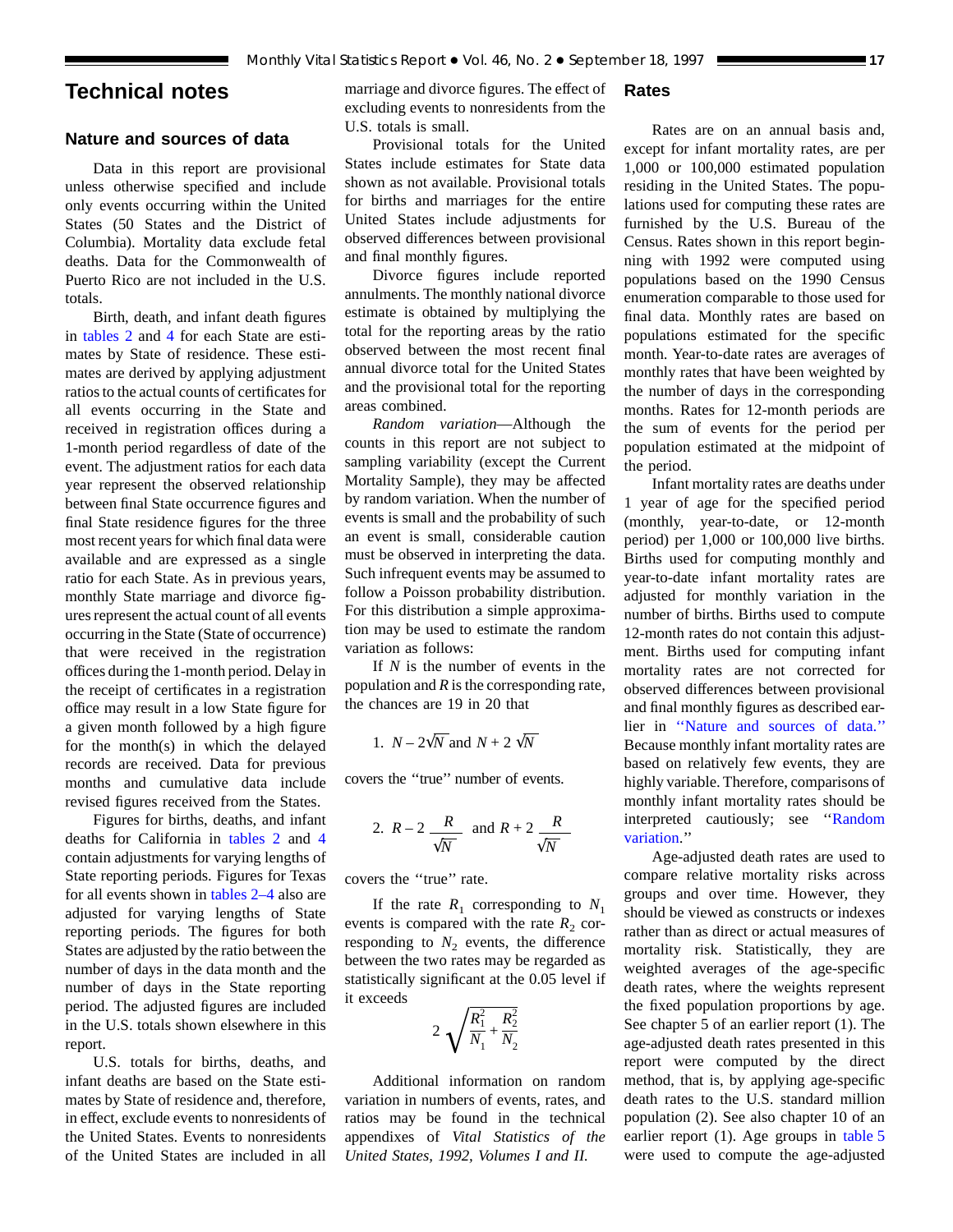rates shown in that table. It is important not to compare age-adjusted rates with crude rates.

#### **Current Mortality Sample**

The Current Mortality Sample (CMS) is a 10-percent systematic sample of death certificates drawn each month after the certificates are counted in the State registration offices. Deaths and death rates for the United States by age, race, sex, and cause are estimated based on the sample. Because of the additional time required to select and process the certificates, data based on the CMS are published 1 month after publication of the U.S. and State counts. Complete information concerning the underlying cause of death sometimes is not available when the sample is drawn. As a result estimates based on sample counts for certain causes are biased. Correction for bias is not made in this report.

Estimated numbers of deaths based on the sample were proportionately adjusted to be consistent with estimates based on the count of death certificates received in State registration offices.

*HIV infection*—Beginning with data for 1987, the National Center for Health Statistics introduced categories \*042– \*044 for classifying and coding Human immunodeficiency virus (HIV) infection. The asterisks before the categories indicate that these codes are not part of the

*Ninth Revision, International Classification of Diseases.* Deaths classified to these categories are included in All other infectious and parasitic diseases in the List of 72 Selected Causes of Death and are also shown separately at the bottom of [table 6.](#page-12-0)

*Sampling variability*—Because the estimates of deaths and death rates presented in this report with the exception of total deaths and deaths under 1 year are based on a sample of death certificates, they are subject to sampling variability. The estimated relative standard error in the following table is a measure of the

**Relative standard errors for estimated numbers of deaths from the Current Mortality Sample expressed as a percent of the estimate**

|                                                                                                                        | Relative standard error<br>of estimate (as percent)                                           |                                                                                                      |  |  |  |
|------------------------------------------------------------------------------------------------------------------------|-----------------------------------------------------------------------------------------------|------------------------------------------------------------------------------------------------------|--|--|--|
| <b>Estimated number</b><br>of deaths                                                                                   | 170,000<br>estimated<br>deaths<br>each month                                                  | 2,000,000<br>estimated<br>deaths<br>each year                                                        |  |  |  |
| 10<br>20<br>50<br>100<br>200<br>500<br>1,000<br>2,000<br>5,000<br>10,000<br>20.000<br>50,000<br>$100,000$<br>$200,000$ | 94.9<br>67.1<br>42.4<br>30.0<br>21.2<br>13.4<br>9.5<br>6.7<br>4.2<br>2.9<br>2.0<br>1.1<br>0.6 | 94.9<br>67.1<br>42.4<br>30.0<br>21.2<br>13.4<br>9.5<br>6.7<br>4.2<br>3.0<br>2.1<br>1.3<br>0.9<br>0.6 |  |  |  |
| 500,000<br>$1,000,000$                                                                                                 |                                                                                               | 0.4<br>0.2                                                                                           |  |  |  |

sampling error of the estimated number of deaths (or of the estimated death rate) expressed as a percent of the estimate. The first column refers to monthly estimates; the second to annual; cumulative year-to-date totals fall between the two.

The chances are about 2 in 3 that the percent difference between an estimate and the result of a complete count is less than the percent shown. The chances are about 19 in 20 that the percent difference is less than twice the percent shown. A figure based on 100 or fewer estimated deaths has a relative standard error of 30 percent or more and is, therefore, considered unreliable. A rate based on 100 or fewer estimated deaths has been replaced by an asterisk.

Unless otherwise specified comparisons made in the text between death rates based on the CMS were statistically significant at the 0.05 level of significance. Lack of comment in the text about any two rates does not mean that the difference was tested and found not to be significant at this level.

#### **References**

1. Feinleib M, Zarate AO, eds. Reconsidering age adjustment procedures: Workshop proceedings. National Center for Health Statistics. Vital Health Stat 4(29). 1992.

2. Grove RD, Hetzel AM. Vital statistics rates in the United States, 1940–1960. Public Health Service. Washington: National Center for Health Statistics. 1968.